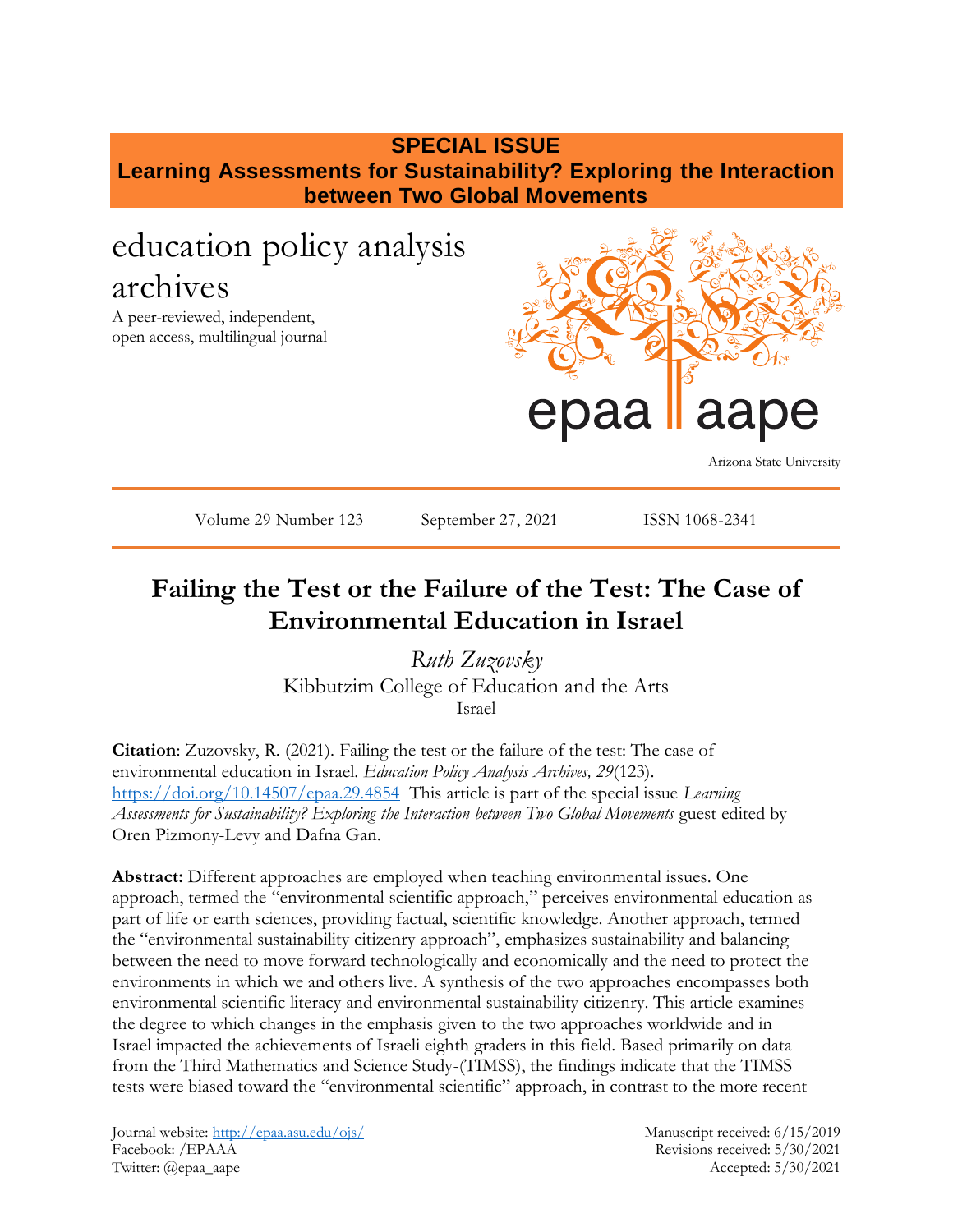and accepted trends of the "environmental sustainability citizenry approach" embedded in Israeli curriculum. The assessment of environmental achievements in Israel, that was based on the biased test of the TIMSS study, fails to accurately reflect both the curricular changes that have taken place in Israel in this field and students' achievements, thus rendering this assessment inappropriate for this purpose.

**Key words**: TIMSS; environmental education; student achievement; Israel

**Reprobar la prueba o el fracaso de la prueba: El caso de la educación ambiental en Israel Resumen:** Se utilizan diferentes enfoques para enseñar temas ambientales. En un "enfoque científico ambiental", la educación ambiental se considera parte de las ciencias de la vida o de la tierra, que proporciona conocimientos científicos basados en hechos. Un "enfoque ciudadano de sostenibilidad ambiental" enfatiza la sostenibilidad y el equilibrio entre la necesidad de avanzar tecnológica y económicamente. La síntesis de los dos enfoques abarca tanto la alfabetización científica ambiental como la ciudadanía de sostenibilidad ambiental. Este artículo examina el grado en que los cambios en el énfasis dado a los dos enfoques en todo el mundo y en Israel afectaron los logros de los estudiantes de octavo grado israelíes en este campo. Basado principalmente en datos del Tercer Estudio de Matemáticas y Ciencias (TIMSS), los hallazgos indican que las pruebas TIMSS estaban sesgadas hacia el enfoque "científico ambiental", en contraste con las tendencias más recientes y aceptadas del "enfoque de ciudadanía de sostenibilidad ambiental" integrado en el plan de estudios israelí. La evaluación de los logros ambientales en Israel, basada en la prueba sesgada del estudio TIMSS, no refleja con precisión tanto los cambios curriculares que han tenido lugar en Israel en este campo como los logros de los estudiantes, por lo que esta evaluación es inapropiada para este propósito. **Palabras clave:** TIMSS; educación ambiental; logro estudiantil; Israel

**Para reprovar no teste ou reprovação no teste: O caso da educação ambiental em Israel Resumo:** Diferentes abordagens são usadas para ensinar questões ambientais. Em uma "abordagem científica ambiental", a educação ambiental é vista como parte das ciências da vida ou da terra, fornecendo conhecimento factual e científico. Uma "abordagem cidadã de sustentabilidade ambiental" enfatiza a sustentabilidade e o equilíbrio entre a necessidade de avançar tecnológica e economicamente e a necessidade de proteger o meio ambiente. Uma síntese das duas abordagens abrange tanto a alfabetização científica ambiental quanto a cidadania para a sustentabilidade ambiental. Este artigo examina o grau em que as mudanças na ênfase dada às duas abordagens em todo o mundo e em Israel impactaram as realizações dos alunos israelenses da oitava série neste campo. Com base principalmente em dados do Terceiro Estudo de Matemática e Ciências (TIMSS), os resultados indicam que os testes TIMSS foram tendenciosos para a abordagem "científica ambiental", em contraste com as tendências mais recentes e aceitas da "abordagem cidadã de sustentabilidade ambiental" incorporado no currículo israelense. A avaliação das realizações ambientais em Israel, que foi baseada no teste tendencioso do estudo TIMSS, falha em refletir com precisão as mudanças curriculares que ocorreram em Israel neste campo e as realizações dos alunos, tornando esta avaliação inadequada para este propósito.

**Palavras-chave:** TIMSS; educação ambiental; conquista do estudante; Israel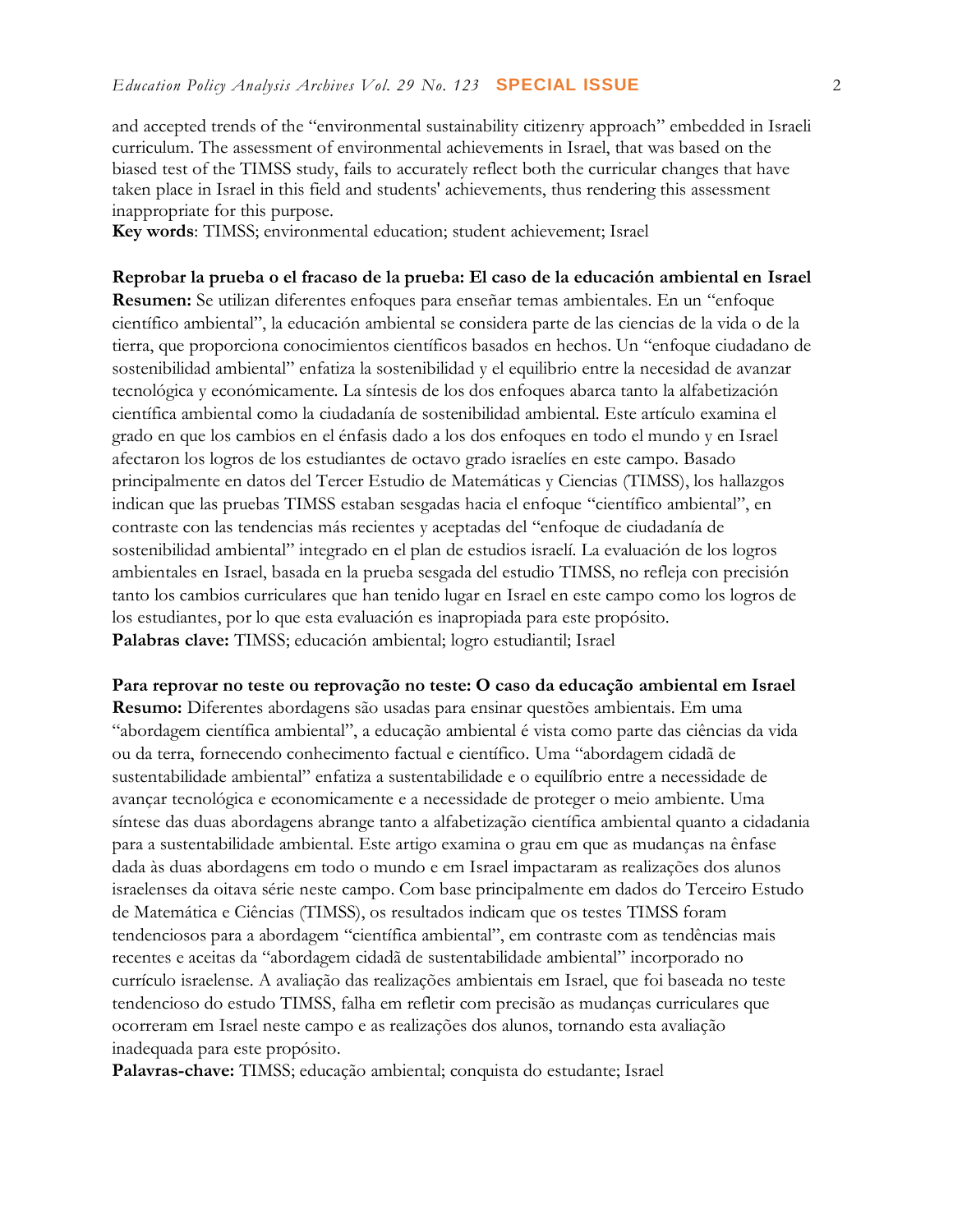# **Failing the Test or the Failure of the Test: The Case of Environmental Education in Israel**

Over the past 50 years, public awareness of environmental problems has increased. As a result, in many countries environmental issues have begun to occupy a greater place in school curricula (Benavot, 2004). This trend was supported also by the highly publicized, comparative studies of educational achievement conducted by the International Association for the Evaluation of Educational Achievement - IEA (e.g., TIMSS-Third International Mathematics and Science Study and CIVED-Civic Education Study and ICCS-International Civic and Citizenship Study), as well as by the OECD (e.g., PISA-Programme for International Student Assessment) and UNESCO. As a result of these studies, renewed academic interest and public debate over curricular contents have been generated. The influence of these global international organizations in legitimizing contents and curricular models grew, while the predominance of the nation-state school curricula decreased (Benavot & Amadio, 2005; Bromley et al., 2011; Meyer Bromley & Ramirez, 2010; Ramirez & Meyer, 2012).

Meyer and Ramirez (2010) call this "post national" curricular changes, stressing more global, cultural interests such as human rights, citizenship, and diversity. As part of this global change several 'newer' subjects became more prominent in the school curriculum. Amongst them, environmental studies/ecology, and civics or citizenship education. These two subjects continued to be linked and they are at the basis of a debate among environmental education practitioners regarding the nature of environmental education. Some perceive it more as Environmental Ecological Scientific literacy, an independent branch of science, providing objective factual knowledge. Others consider it as Environmental sustainability citizenry literacy, an area of knowledge that deals to a large extent with ethical, social, cultural and value laden considerations (Cairns, Jr., 2002; Callicott, 2013, 2004; Hadjichambis et al., 2020; Leopold, 1949).

There are also calls to reconcile the different opinions and integrate the two (Berkowitz et al., 2005; Orr, 1990, 1994). These scholars argue that environmental education should include both components: "Environmental or ecological literacy", a significant component of which is scientific knowledge and "Environmental citizenship literacy", the understanding of political and economic social systems that involve ethical dilemmas related to sustainability and responsible environmental behavior. The synthesis of the two approaches according to these scholars, leads to "Environmental Civic literacy" that also contains personal value awareness, and the capacity to act in response to these personal values toward responsible environmental behavior.

In the past few decades, the international, as well as the Israeli, discourse on environmental issues has changed from being based on the first approach to the other approaches. Following this change, I traced whether this tendency was also seen in the nature of tests conducted in the international comparative studies of educational achievements, specifically those of the International Association for the Evaluation of Educational Achievement (IEA) and whether this was reflected in the achievements of students who participated in them.

The IEA was established in the late 1950s by a group of university researchers from various countries (Husén & Postlethwaite, 1996; Pizmony-Levy, 2013; Purves, 1987). This group had the idea of measuring the output of educational systems worldwide and examining the relationship between educational achievement and other educational variables, including the national curricula, and actual school and classroom-based practice. The scholars perceived the study as an investigation in a worldwide laboratory. The educational outputs were defined according to the formal curriculum in each of the participating countries. Often, there was a relationship between the countries' achievements and the topics taught according to the national curriculum. However, since the study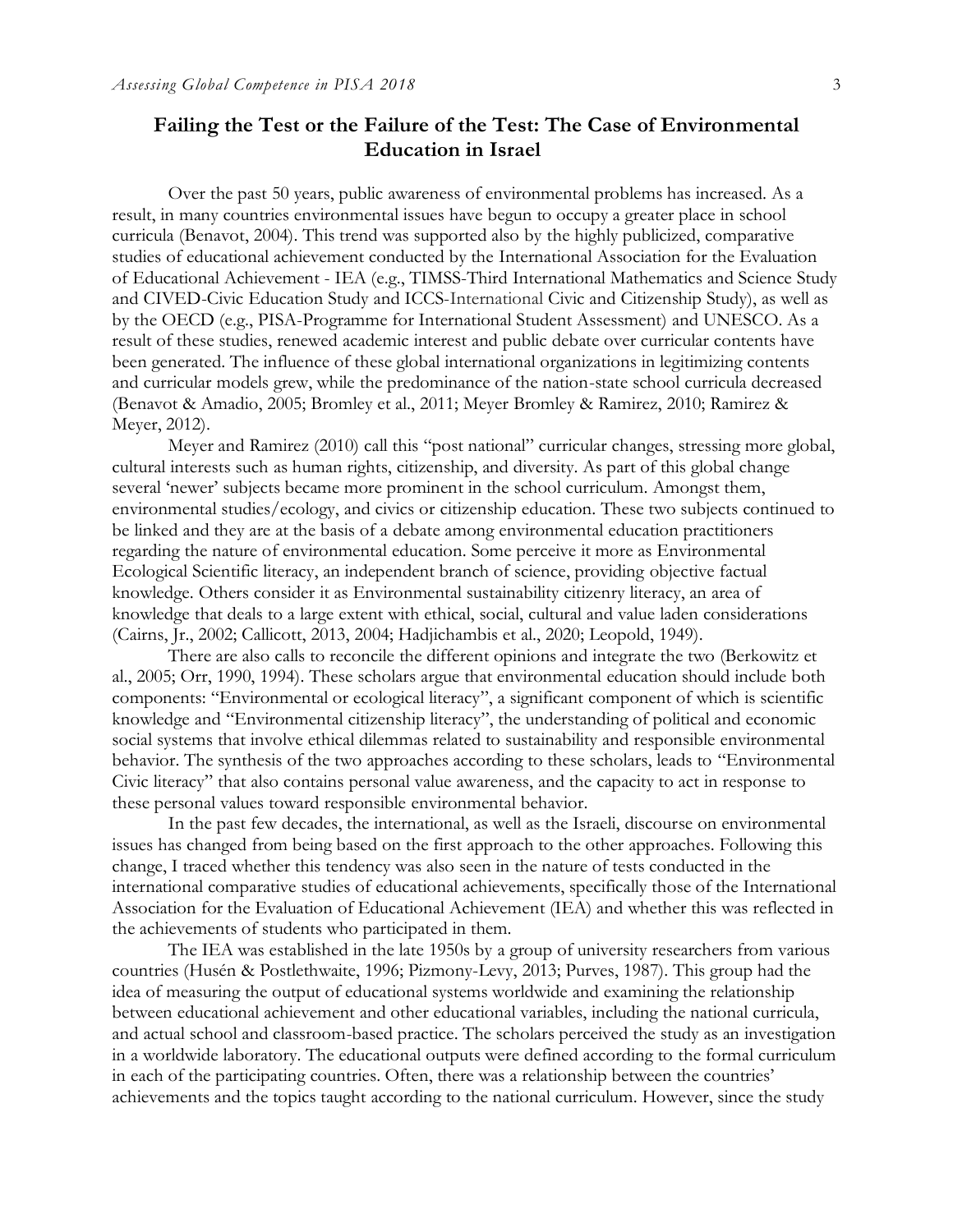was a comparative one, it was necessary to decide on a common curriculum framework that would be applicable in all countries and define what pupils at a certain grade level should know and be able to do in terms of knowledge and performance (Robitaille et al., 1993; Robitaille & Maxwell, 1996).

The development of such a framework necessitated the involvement of representatives from all participating countries. Since the study is a longitudinal one, prior to each cycle of the study these representatives were asked to relate to a list of contents and cognitive skills and state whether they are part of their national curriculum and if not, whether they should have been included. Those contents and cognitive skills that were agreed upon by more than 70% of the country representatives were included in the Assessment Framework of the study.

In the present study, I track changes that occurred in the achievements of Israeli  $8<sup>th</sup>$  grade students in environmental topics in the different cycles of TIMSS - 1995, 1999, 2003, 2007 and 2011) studies, that Israel participated, in and relate them to changes in the TIMSS curricular framework that reflect a global consensus regarding the place of environmental education in formal schooling, and to changes in the place of environmental topics in the local Israeli curriculum. These changes were analyzed at the level of individual items that reflect either the "ecological environmental scientific" approach or the less factual, science oriented "environmental sustainability citizenry" approach.

Since international, as well as Israeli, discourse on environmental issues changed over time from being based on the first approach to the second approach, we traced whether this change was also seen in the nature of the TIMSS tests and was reflected in the achievements of eighth graders in Israel. The research questions are:

- 1. How are environmental topics represented in the TIMSS Assessment Framework in the different study cycles?
- 2. Are there changes in the number and proportion of test items that represent the different educational approaches in each of the study cycles?
- 3. To what extent do the achievements of eighth-grade Israeli students mirror the different educational approaches in environmental studies?

# **Changes in International Public Awareness toward Environmental Hazards and their Impact on Environmental Education**

Since the beginning of the  $20<sup>th</sup>$  century, public interest in environmental issues has grown and awareness of the severity of environmental problems has increased. Whereas at the beginning of the 20<sup>th</sup> century the dominant discourse was a romantic one, based on spiritual, aesthetic, and religious values that supported leaving nature as is, the ongoing evidence of the severe consequences of population growth and human intervention on the environment changed the environmental discourse. The new focus was on the relationship between human health and the public wellbeing and the quality of the environment. Rachel Carson's classic book *Silent Spring* (1962), which first raised public awareness of the environmental risks of man-made chemicals is an example of this discourse. Palmer (2002) identifies shifts from an emphasis on nature study and fieldwork in the 1960s to outdoor education, conservation education, and urban studies in the 1970s, to global education and development education in the1980s, and, finally, to themes of empowerment, community, and sustainability in the 1990s and beyond. In the 1970s, human rights education also became a central theme (Eide & Thee, 1983; Meyer Bromley & Ramirez, 2010, p. 123).

With this shift, the notions of the human individual as an empowered actor, and the rhetoric in environmental education moved away from passive approaches emphasizing factual knowledge, toward a more active pedagogy emphasizing concrete lifestyle changes to protect the environment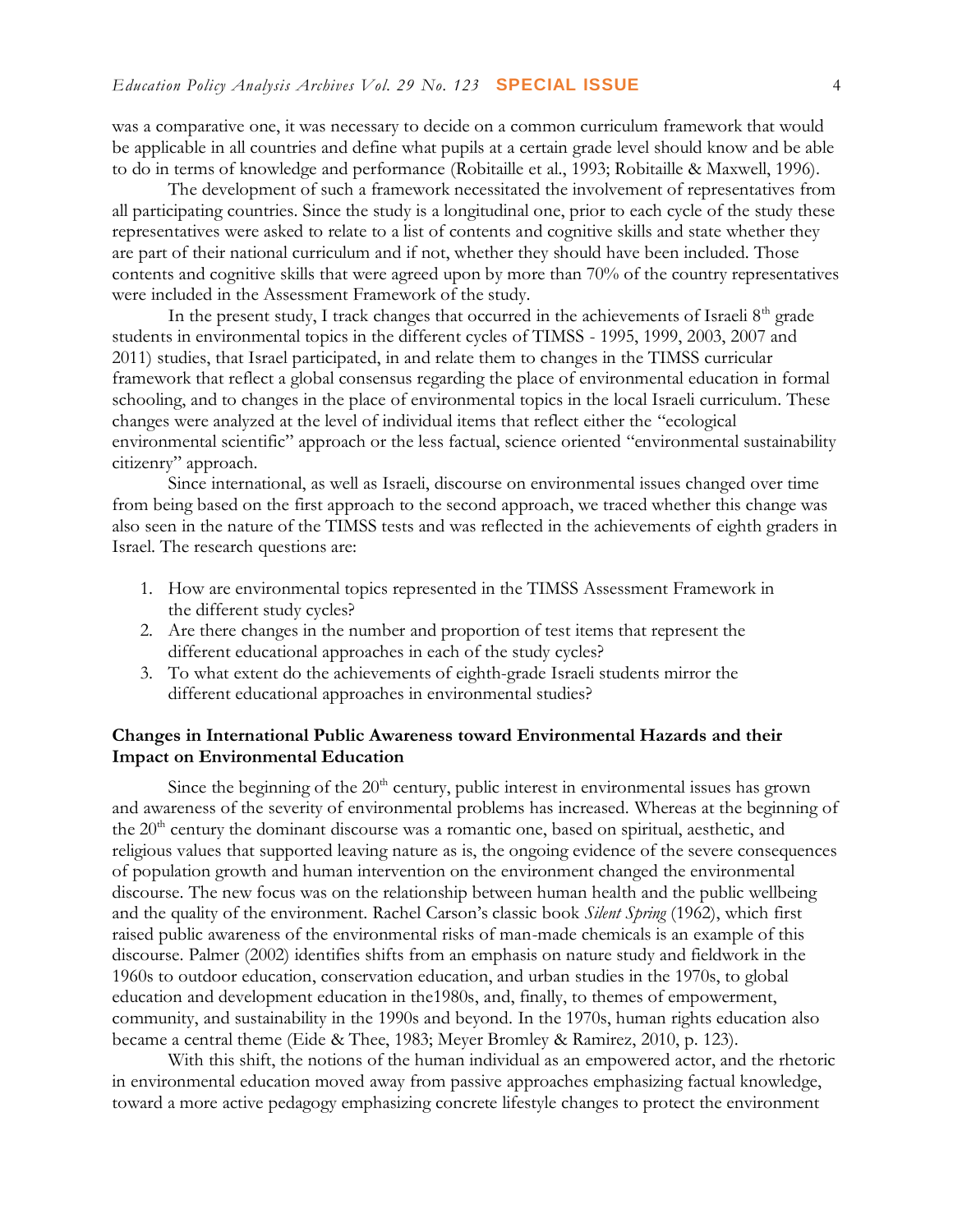(Palmer, 2002, p. 172). This move was backed by many meetings worldwide. In the following section, I elaborate on these meetings and describe the resulting change in environmental discourse.

In a series of conventions on Environmental Education that took place in the 1970s (UNESCO/UNEP 1972, Stockholm, Belgrade 1975) and the Intergovernmental Conference on Environmental Education (UNESCO/UNEP, 1977), it was determined that the deteriorating state of the environment requires assistance from the educational sphere. As a result of these conventions, attention was given to Environmental Education (EE). A formal definition of environmental education was developed, which stated the desired content of teaching about the environment. It included: facts and concepts (knowledge), teaching in the environment (process/pedagogy), and teaching to care for the environment (awareness, attitudes, skills, and participation). Several targets and aims of environmental education were defined:

- Obtaining knowledge: concepts, principles and processes.
- Creating awareness about risks and hazards that threaten the environment.
- Acquiring learning habits such as inquiry learning, problem solving, and decisionmaking skills and acting on them.
- Developing positive attitudes toward the environment and a willingness to act toward improving it.
- Adopting proactive environmental behavior and taking real action to improve the quality of the environment.

During the 1980s, the public discourse on environmental issues changed. In a document about strategy for conserving the world's resources (IUCN- International Union for Conservation of Nature and Natural Resources, 1980), the term "Sustainable Development" was used for the first time. The report argues for development to be sustainable, it should support conservation rather than hinder it. This term refers not only to environmental resources, but also to economical, agricultural, industrial, societal, and educational resources. The idea behind the term is to plan and act for the lives of future generations.

Following the IUCN report, The World Commission on Environment and Development, presented in 1987 another report, titled "Our Common Future" (also termed after its chairman the Brundtland Report, 1987), that emphasized the over-consumption of natural resources. It called for a strategy that united development and the environment and defined sustainable development as a development that meets the needs of the present without compromising the ability of future generations to meet their own needs.

Defining the need for Sustainable Development was the basis for international collaboration at the United Nations Conference on Environment and Development (United Nations [1992b\)](https://www.journals.uchicago.edu/doi/full/10.1086/661632#rf125). The conference's concluding document, Agenda 21 stated that: "There is a need to increase people's sensitivity to and involvement in finding solutions for environmental problems. Education can give people the environmental and ethical awareness, values and attitudes, skills, and behaviors needed for sustainable development. To achieve this, education needs to explain not only the physical and biological environment, but also the socio-economic environment and human development" (United Nations [1992a,](https://www.journals.uchicago.edu/doi/full/10.1086/661632#rf126) sec. 36).

Ten years after the Rio convention, another convention took place in 2002 in Johannesburg. Ahead of this convention, the "Earth Charter" was drawn up, which made a connection between the environment and human rights and introduced the concept of Environmental Justice to the environmental discourse. Following this convention, Education for Sustainable Development (ESD) has gained momentum and the Commission on Sustainable Development (CSD) was created. (Wals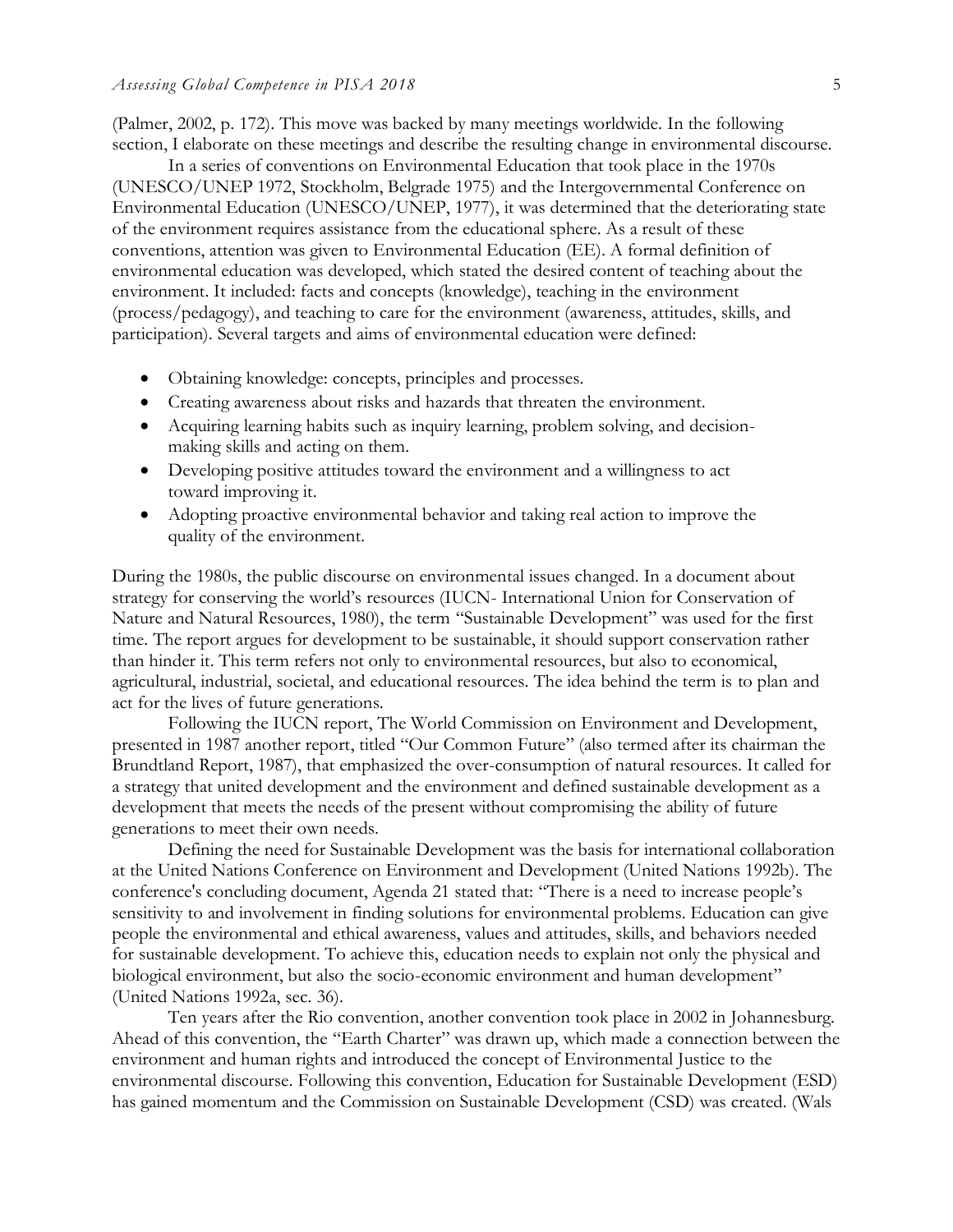2012). The principles of sustainability influenced the nature of environmental education and the concepts of social justice and sustainable development became central to the curriculum.

Many countries, including Israel, decided to adopt the principles of sustainable development, that combine "a dynamic economy, wise use of natural resources, protection of ecological systems and offering equal opportunities to all, with the aim of attending to the needs of the present generation and that of the coming generations." (Government of Israel, decision 246, 14.5.2003).

# **Changes toward the Environment and toward Environmental Education in Israel**

The worldwide changes in public awareness toward the environment were also seen in Israel. During the first half of the 20<sup>th</sup> century, before the founding of the State of Israel, attitudes toward the environment in Israel mirrored the international trend of preserving nature. This trend was in keeping with the Zionist ideology of returning to the landscapes of the homeland and of farming the land (Pizmony-Levy, 2011; Schwartz, 1997).

The State Education Law – 1953 (Government of Israel, 1953), enacted after the foundation of the state, also reflected this attitude to the environment and expressed the desire "[t]o plant in the heart of the pupils an intimate feeling toward the piece of land they are farming…A wish toward country life as a desired form of life both for the health of the body and the soul and for fulfilling the aims of building and fortifying the country". The appreciation of, and responsibility for, nature became one of the Ministry of Education's priorities. Learning in schools was in accordance with this declaration. Environmental studies were taught mostly as part of what was termed Homeland studies: Nature studies, Biology, Agriculture and Geography, and through extra-curricular activities in non-formal settings such as hikes, summer camps and youth movements.

In the 1960s and 1970s, the inquiry trend in science education that appeared in many countries also penetrated Israeli environmental studies. Environmental studies were taught as part of Agriculture, mainly learning through inquiry about the negative effects of human intervention on the environment such as pollution (Blum, 1979).

In the 1980s, a new curriculum for high school was launched, with two learning sections relating to environmental studies: the first dealt with ecological systems, the impact of technology on the environment, renewable and nonrenewable resources, and environmental management. The second section was an inquiry project that dealt with environmental topics. It is important to note that in the new curriculum, the ethical and value considerations of environmental decision making were not given much attention at that time.

Since the 1990s, the quality of the environment remained a central component of the environmental curriculum. In 1993, the just-established Ministry of the Environment announced the 1993/4 year as the "Year of the Environment in Israel." In 1999, the Ministry of Education introduced a revision to the National Education law, making an environmentally knowledgeable citizenry one of the Ministry's objectives.

Following the government's decision to adopt the principles of sustainable development, government ministries were required to develop strategic plans for this purpose. The Ministry of Education responded, and on 1.1.2004, published its policy document: "Implementing education toward sustainable development in the educational system." This circular was the first to mention the concepts of sustainability and environmental literacy, and to state the aims of educating toward sustainable development: "To raise among students an awareness, understanding and respect for the environment they are living in, and assure their commitment to sustainable development on all levels: personal, national and global (Ministry of Education, 2004). This marked a revolution in environmental studies (Wisenstern, 2004). The name of this subject changed from" Environmental studies" to "Environmental sciences", it was recognized as an elective subject, and the Center for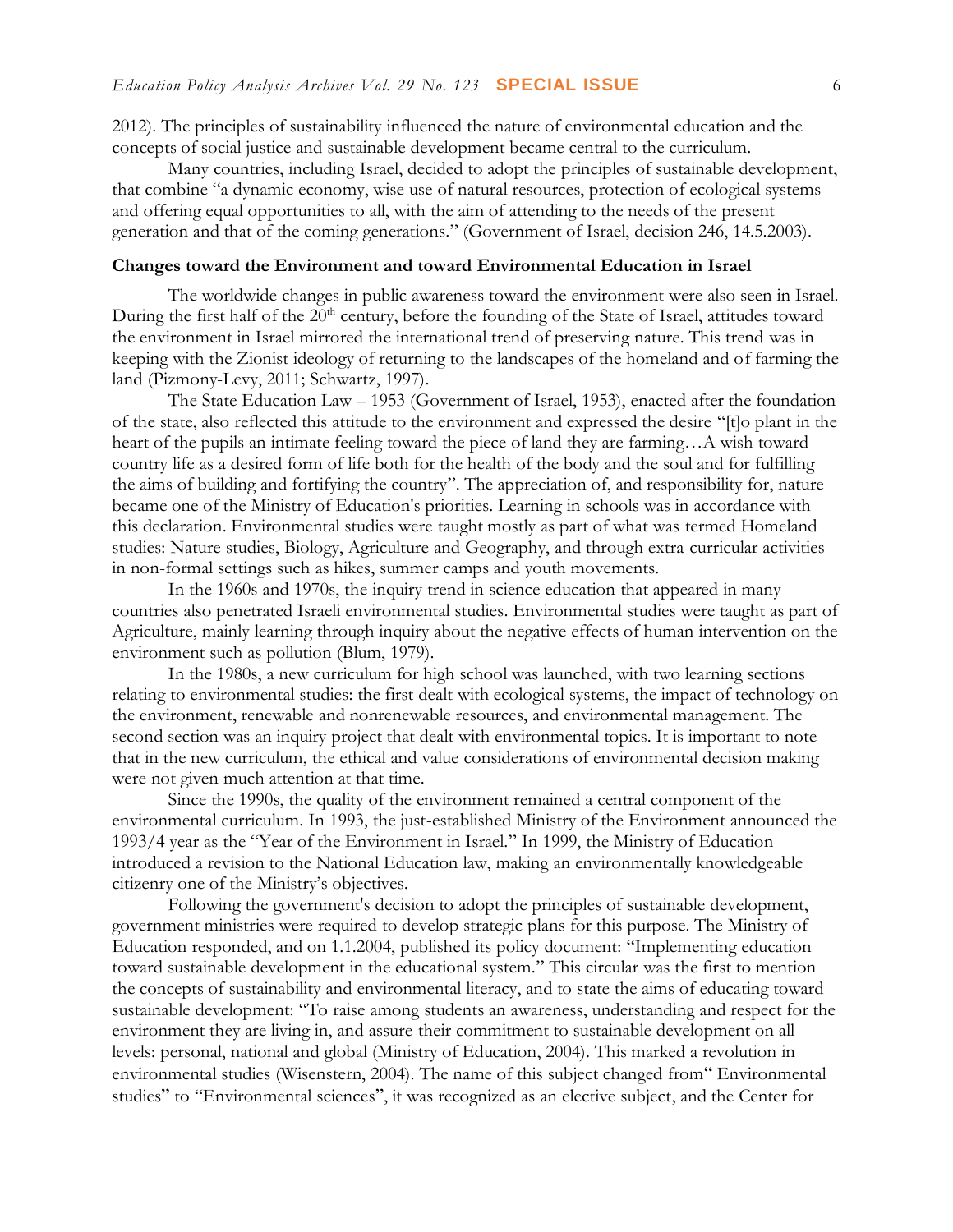Science Teaching took charge of teaching it. However, decisions regarding the nature of the school subject only became value laden a decade later.

The curriculum developed in the spirit of this circular contained new topics such as Environmental economy, Environmental law, Environmental ethics, and the conservation of a diversity of species. The curriculum was intended to offer students not only knowledge and inquiry skills, but also values, attitudes and responsible behavior toward the environment. In December 2004, a document dealing with the priorities concerning the "Quality of the Environment" was presented to the Commission on Education in the Israeli Government (Tal, 2004). The document recommended that Environmental studies be a compulsory part of the curriculum at all school levels (K-12 and academic institutions) and one of the subjects that could be studied to lead to matriculation certification (Tal, 2004). It also recommended that teacher training in Environmental studies be upgraded, and that social engagement of students in these fields be promoted.

The National Council for the Quality of the Environment published a report (Goldman, 2004) that criticized the lack of coordination between the various bodies dealing with Environmental Education, and the fact that this field is not taught as an independent subject, but rather as part of other subjects, in which Environmental contents are only partially implemented. Environmental sciences only became an independent school subject in the 2010-11 academic year, and only in the upper grades of high schools. The report also criticized Environmental education for not being orientated toward sustainability. However, in the various circulars of the Environmental studies supervisor in the Ministry of Education (2007, 2008, 2012), a slow transition emerged from emphasis on contents and inquiry skills toward social issues and responsible behavior. In 2012, the Environmental studies supervisor circular states that "the curriculum focuses on understanding the interrelationship between man and his natural and human environment with a systemic-holistic view. Emphasis is placed on developing codes of moral-ethical behavior in order to foster affinity and positive attitude toward the environment. The program encourages engaging with environmental issues and dilemmas that are happening in Israel and around the world. A didactic principle at the heart of the program is a combination of learning in school and in the environment with active involvement and citizenship" (Environmental Studies Supervisor Circular, 2012).

An additional reason for the late appearance of the sustainability notions in Environmental education in Israel, stems from its dual subordination to two governmental bodies: the supervisors of the Pedagogical Secretariat of the Ministry of Education who are responsible for what and how the subject is taught in secondary schools, and the Directorate of Science and Technology which is responsible for Environmental education in elementary and lower secondary schools. Each of these two bodies views Environmental studies differently. The Pedagogical Secretariat views it as part of science education, believing in the power of scientific research to solve environmental problems. The Directorate of Science and Technology places more emphasis on values and activist thinking in line with ideas of sustainability (Pizmony-Levy, 2011).

As sustainability became more popular and had a greater presence in the curriculum, it was expected that it would have an effect on students' achievement in this field. The opportunity to examine whether this expectation has been realized arose when Israel participated in the International comparative studies of the International Association for the Evaluation of Educational Achievement (IEA) association, amongst them the TIMSS study - Trends in International Mathematics and Science Study that examined, among other fields, Environmental studies and student achievement in this area.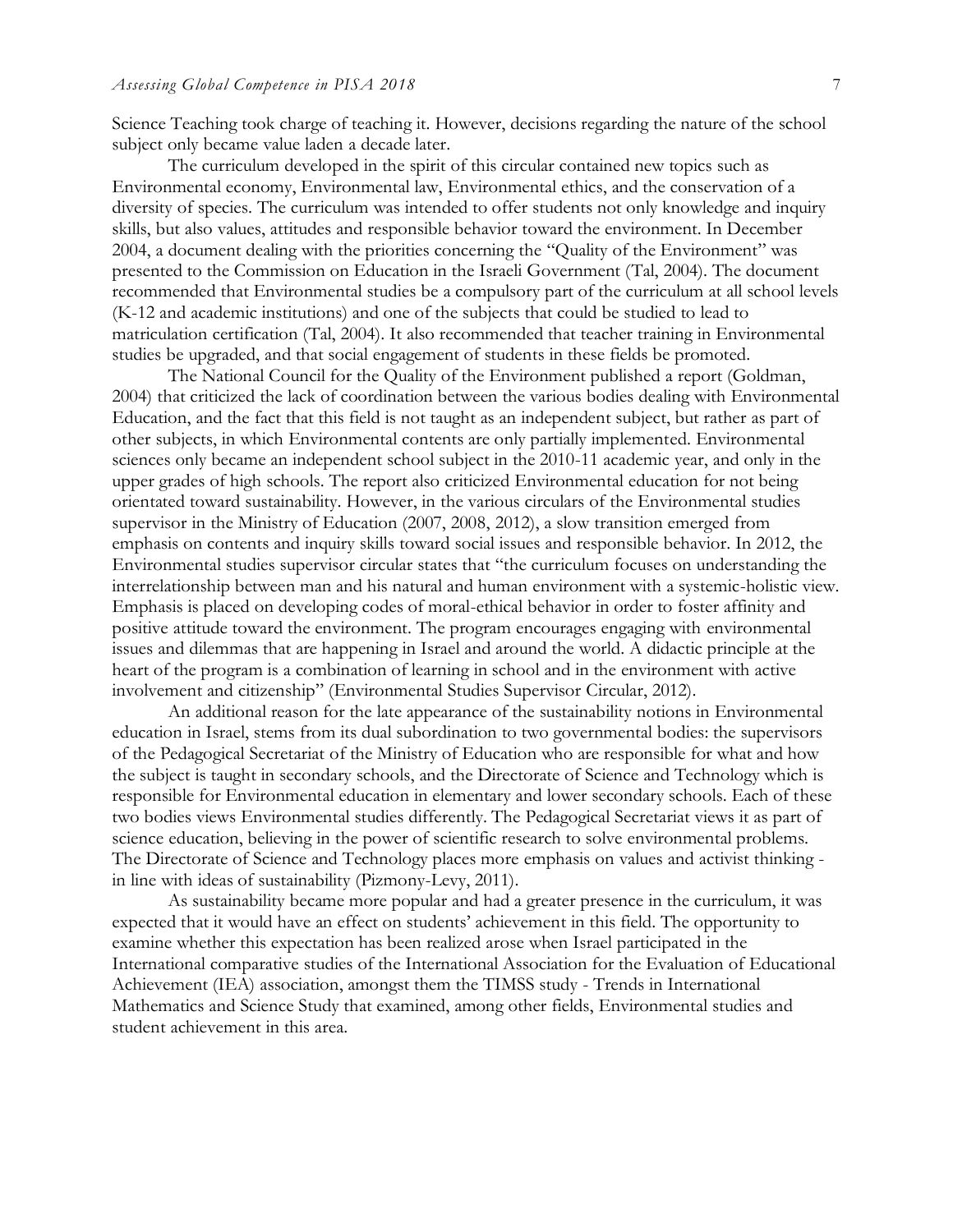# **Data and Method**

This paper examines the effect of changes in the discourse of the Environmental movement, both worldwide and in Israel, on the achievements of eighth-grade Israeli students in environmental topics. The data on achievement is based on Israeli TIMSS data obtained in the 1995, 1999, 2003, 2007, and 2011 study cycles (Nachmias & Zuzovsky 2008; National Authority for Measurement and Evaluation in Education, 2011; Zuzovsky, 2001, 2005; Zuzovsky et al., 1998).

The topics that cover environmental issues were derived from the International Assessment Frameworks that were developed toward each of the study cycles and reflected international consensus. The framework dictated the content and the cognitive characteristics of the test items. These represented two distinct approaches in environmental education. The first focuses on scientific knowledge related to the ecosystem and the relationship between its components and is known as the "Environmental scientific literacy" approach. The second approach views this knowledge through a value laden perspective, taking into consideration the consequences and ethical dilemmas involved in responsible environmental behavior that assure sustainability, and is known as the "Environmental sustainability citizenry literacy" approach. The use of the term literacy in the framework extends beyond the ability to read and write to compatibility in other fields. UNESCO defines it as a Continuum In the field of environmental studies, McBride et al. (2013) make a distinction between three types of literacies. Two of them, Environmental and Ecological literacies are more in line with what we call the "environmental scientific literacy" approach and one termed Ecoliteracy is more in line with "citizenship or civics literacy" approach.

To track the changes that reflected the transition from teaching and learning according to the "environmental scientific literacy approach" to the more social "environmental sustainability citizenry approach", we preferred to categorize all test items into three groups. The first deals mainly with scientific facts and concepts that describe the ecological system and the relationships between its components. This group of items represented the "scientific literacy approach". These items still remained part of the ecosystem theme in the Biology domain. The other two groups represented more the "sustainability citizenry" approach and dealt with changes in the environment due to natural and man-made hazards, and ways of coping with them. For example: population growth, management of resources, pollution and other environmental changes.

The measure used for reporting student achievement was the percentage of correct answers (Proportion correct) of a group of students for each of the test items. This measure is not used to measure individual's achievements, but rather to measure the group's achievements. A score of 100% means that the group of students accumulated the maximum possible score points for a certain test item or the mean possible point score of a group of items that belong to the same topic. A lower percentage score indicates only the partial score points accumulated by the group out of the maximum possible score points. These type of scores are discussed in TIMSS 2007 Technical Report 2008 (Olson et al., 2007)

The achievement data was obtained from the TIMSS official Israeli almanacs for science items (weighted) in the study cycles 1995, 1999, 2003, 2007, and 2011. We used all the items appearing in the almanacs, the released items for illustrative purposes, the new ones that replaced older items in each study cycle and those kept for measuring trends. Since the 1995 Israeli sample did not include Arab students, whereas they are included in all the other cycles, we report only on achievements from 1999.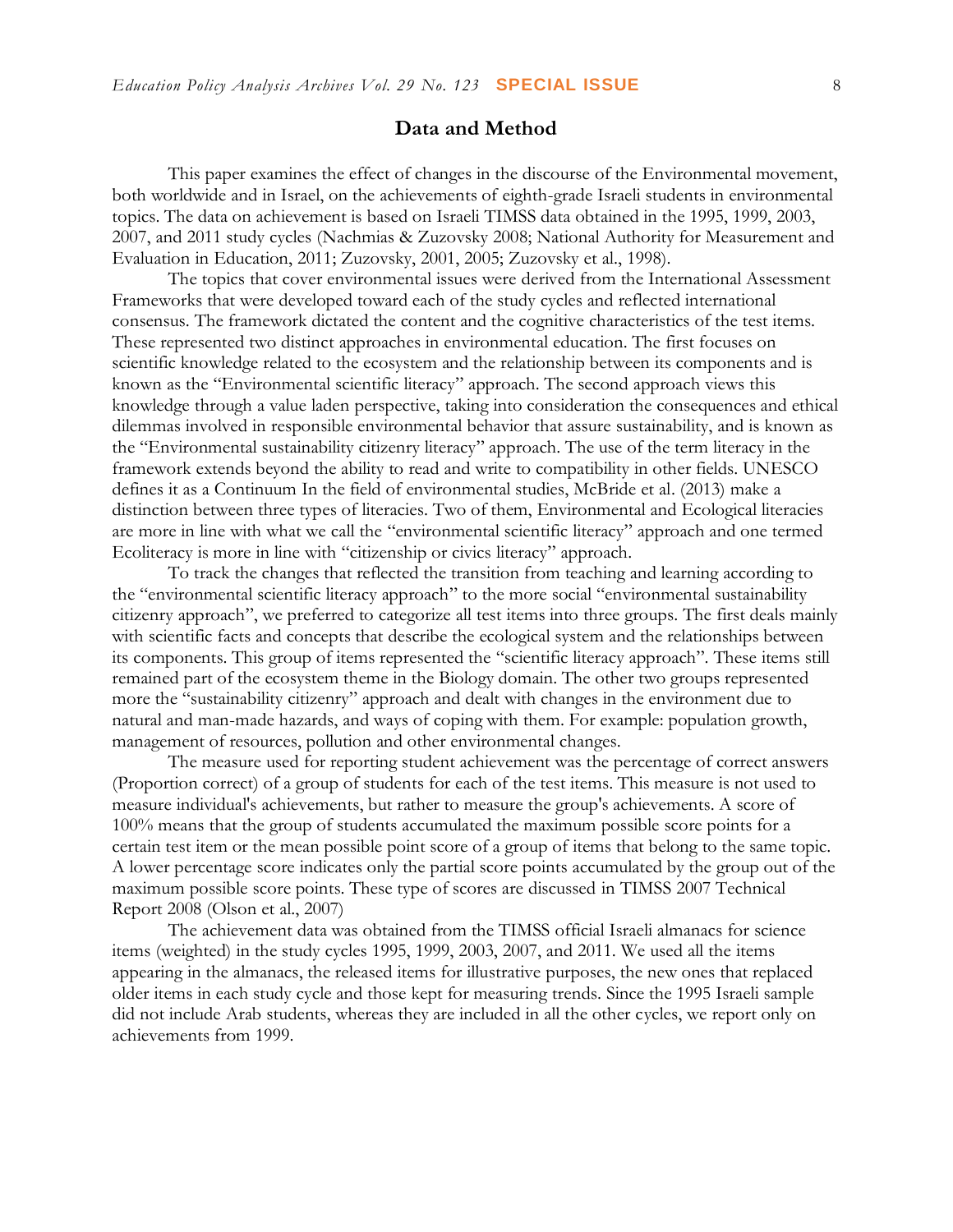## **Results**

#### **The Representation of Environmental Topics in the Assessment Framework of TIMSS**

The Assessment Framework of the TIMSS study expressed wide international consensus. However, since there have also been changes over time, the framework had to be revised prior to each cycle of the study. The first framework was developed for TIMSS 1995 (Robitaille et al., 1993; Robitaille & Maxwell, 1996) and was also used for TIMSS 1999. This framework defined eight broad categories of content: earth sciences, life sciences, physical sciences, science technology and mathematics, history of science and technology, environmental and resources issues, nature of science and of the other disciplines. Environmental issues appear as an independent topic among the eight. Within these broad categories, there were specific topics which were listed as sub-categories.

Environmental topics in both the 1995 and 1999 frameworks were categorized into two groups. First, as part of the life sciences category, they were called "Interaction of Living Things" and contained the following topics: Biomes and ecosystem, habitats and niches, interdependence of life and animal behavior. The other group, "Environmental and Resources Issues", contained topics on pollution, conservation of material and energy resources, world population, food production and natural disasters. Thus, a distinction was made between topics describing the ecosystem and those describing human intervention in the environment. The first group dealt with scientific ecological aspects of Environmental sciences and the second one with sustainability aspects. This major distinction was kept throughout all the cycles of the TIMSS studies.

The cognitive performance categories contained five categories: 1) understanding, 2) theorizing, analyzing and problem solving; 3) using tools, routine procedures, and science processes; 4) investigating the natural world; and 5) communicating. Each of these categories is further divided into a number of subcategories that have an instructional or learning focus. For example, understanding progresses from simple to complex and thematic information. Communication progresses from accessing to sharing information. Investigating the world is a set of inquiry skills progressing from identifying questions to formulating conclusions. This category appears in later frameworks as a separate assessment strand that overlaps all the fields of science and has both the content and skill-based components.

In TIMSS 2003, only five major content domains remained to define the science content: Life Sciences, Chemistry, Physics, Earth Sciences, Environmental Sciences. Other content domains appearing in the previous cycles 1995, 1999, such as History of Science, Nature of science and Science and other disciplines, were omitted. While environmental science is not typically offered as a separate science course until at least the upper secondary or post-secondary level, its inclusion in the selected TIMSS major content domains framework as a separate content domain reflects the relative importance placed internationally on educating students about factors affecting the environment and the ecosystem.

The environmental science category in TIMSS 2003 is defined primarily by understandings related to the interaction of humans with ecosystems, changes in the environment due to man-made or natural events, and protection of the environment. An underlying theme throughout is the roles and responsibilities of science, technology, and society in maintaining the environment and conserving resources (Mullis et al., 2003 p. 58).

The developers of the curriculum framework regarded environmental science as a field of applied science concerned with environmental and resource issues. As such, it involves concepts from the life, earth, and physical sciences with a considerable overlap among them. Defining Environmental science as an applied field of research expresses a common view of using scientific knowledge and already known solutions to solve environmental problems. The concept of the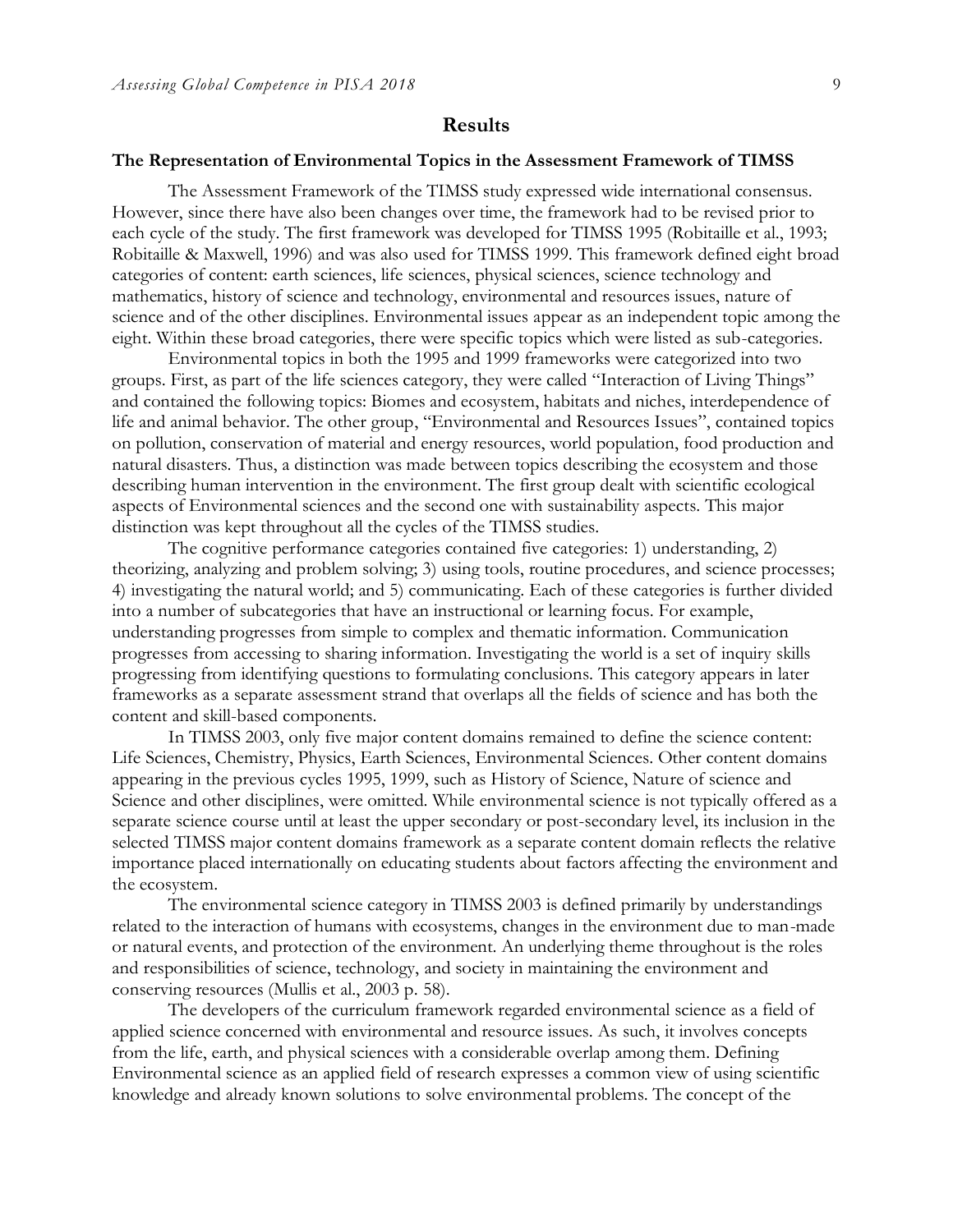ecosystem that focused on environmental literacy appears among the topics of life sciences and not among the topic of environmental sciences. The distinction that appeared in 1995 and 1999 between topics related to the concept ecological system (scientific approach) and the interaction between the environment and humans (sustainability citizenry approach) still exists.

The skills and abilities that illustrate student understandings are classified into three broad cognitive domains: factual knowledge, conceptual understanding, and reasoning and analysis. *Factual Knowledge* refers to students' knowledge base of relevant scientific facts, information, tools, and procedures. *Conceptual Understanding* means students should be able to demonstrate a grasp of the relationships that explain the physical world and relate the observable to more abstract or general concepts. *Reasoning and Analysis* includes problem-solving and scientific reasoning processes involved in the more complex tasks related to science. Items may require students to analyze/interpret problems; integrate/synthesize a number of factors or related concepts across mathematics and science; hypothesize/predict; design investigations and procedures; analyze/interpret data; draw conclusions; generalize; evaluate; and justify explanations and problem solutions.

The TIMSS 2007 Assessment Frameworks document closely resembled that of TIMSS 2003 (Mullis et al., 2003). Since it is crucial to have continuity in a study designed to measure trends in educational achievement over time, this is very appropriate. However, there are some notable revisions in the content and cognitive domains that followed changes in the curriculum. As in the previous cycles of the study, the science assessment framework for TIMSS 2007(Mullis et al., 2005) was organized around two dimensions, a content dimension specifying the domains or subject matter to be assessed within science (for example, biology, chemistry, physics, and earth sciences in eighth grade) and a cognitive dimension specifying the domains or thinking processes to be assessed. The environmental topics appear as part of the life sciences and the earth sciences major categories. In the life sciences domain, they appear in biology as the study of ecosystems, which is an essential topic for understanding the interdependence of living organisms and their relationship to the physical environment. The earth sciences category contains knowledge of Earth's resources and their use and conservation by providing examples of renewable and non-renewable resources, by relating the effects of human use of land resources to methods used in agriculture, and by discussing the factors related to the supply and demand of fresh water and other global effects such as global warming, desertification. etc. Again, this division distinguishes between the environmental "scientific" approach and the human intervention "sustainability citizenry" approach. The emphasis on environmental global problems reflects concerns for sustainability rather than for ecological literacy.

The cognitive dimension in TIMSS 2007 is divided into three domains. The first domain is *Knowing*, focusing on scientific facts, procedures and concepts students need to know. The second domain is *Applying*, focusing on the student's ability to apply knowledge and conceptual understanding to solve scientific problems. The third domain is *Reasoning*, which goes beyond the solution of routine science problems to encompassing unfamiliar situations, complex contexts and multi-step problems. The major purpose of science education is to prepare students to engage in scientific reasoning to solve problems, develop explanations, draw conclusions, make decisions, and extend their knowledge to new situations. Among the abilities, two are important: Evaluate - weigh advantages and disadvantages to make decisions about alternatives; and Justify - explanations and solutions to problems.

The environmental topics included in the science Assessment Framework of TIMSS 2011(Mullis et al., 2009; Mullis et al., 2011) consist of topics related again to biology from the life sciences category and topics from the earth sciences category. Biology is the most emphasized content domain in the life sciences assessment framework. It includes the study of ecosystems,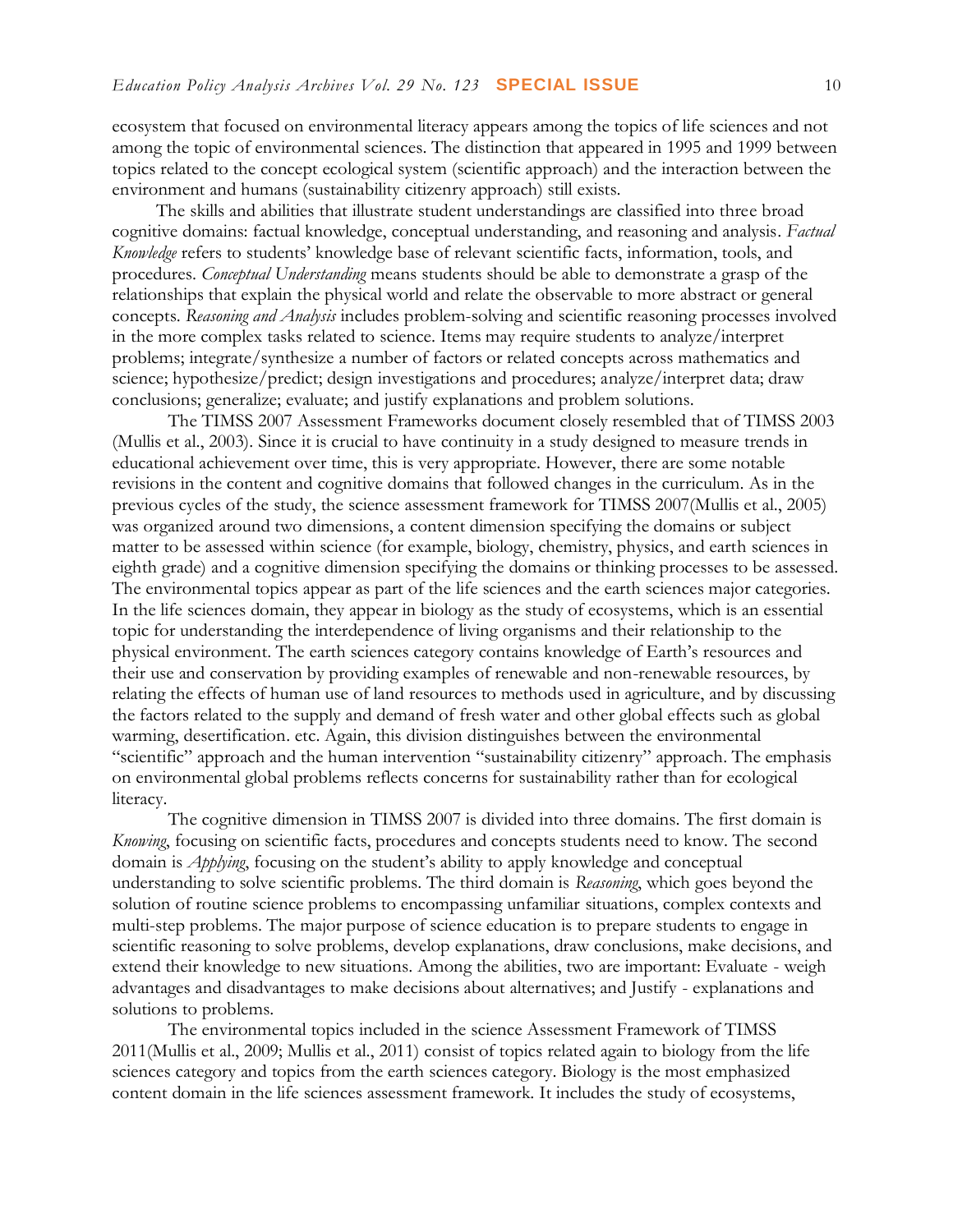which is a core topic in environmental studies and is essential to understanding the interdependence of living organisms and their relationship to the physical environment. It describes the flow of energy in an ecosystem; identifies different organisms as producers, consumers, and decomposers; draws or interprets food pyramids or food web diagrams, the role of living things in the cycling of elements and compounds, explains the interdependence of populations of organisms in an ecosystem, identifies factors that can limit population size, predicts effects of changes in an ecosystem and discusses the effects of population growth on the environment.

Environmental topics from the earth sciences category which are less covered, include knowledge of Earth's resources and their use and conservation such as: water, land, and environmental concerns such as: pollution, global warming, acid rain, data or maps relating global and local factors to weather patterns, and the differences between daily weather changes and general climate in various regions of the world.

The cognitive domain in TIMSS 2011 is identical to that used in TIMSS 2007. Knowing refers to students' knowledge base of scientific facts, information, concepts, and tools. Applying questions in this cognitive domain are designed to involve the direct application of knowledge and understanding of science in straightforward situations. Reasoning is used in the more complicated contexts that require students to look for a strategy for problem solving and justify their solution using value laden arguments. This requirement fits the sustainability citizenry approach for solving environmental problems and dilemmas.

#### **The Representation Over Time of Environmental Topics in TIMSS Achievement Tests**

Reviewing the items dealing with environmental issues in the different TIMSS cycles revealed three main topics: The Ecosystem - its components and their interrelations; Changes in the environment due to human intervention and due to natural hazards; and Natural resources and their conservation. The first topic represents the scientific approach while the other two represent the sustainable citizenry approach.

The importance given to the various topics in the test can be deduced from the proportion of items dedicated to each of the different topics in the various study cycles. The proportion of items that represent the importance of the whole content domain can be deduced from the total number of the items that cover all environmental topics.

Table 1 shows a gradual increase from 1995 until 2007 in the number and proportion of test items that belong to each topic, as well as the increase in the share of environmental items in the whole test (an increase from 10% to 25%). In 2011, there was a decrease in the representation of environmental test items. While there was an increase in the number of items covering the topic of the ecological system (scientific approach), from 38% to 56%, the proportion of the number of items in the two other topics that were in line with the sustainability citizenry approach remained static or even decreased.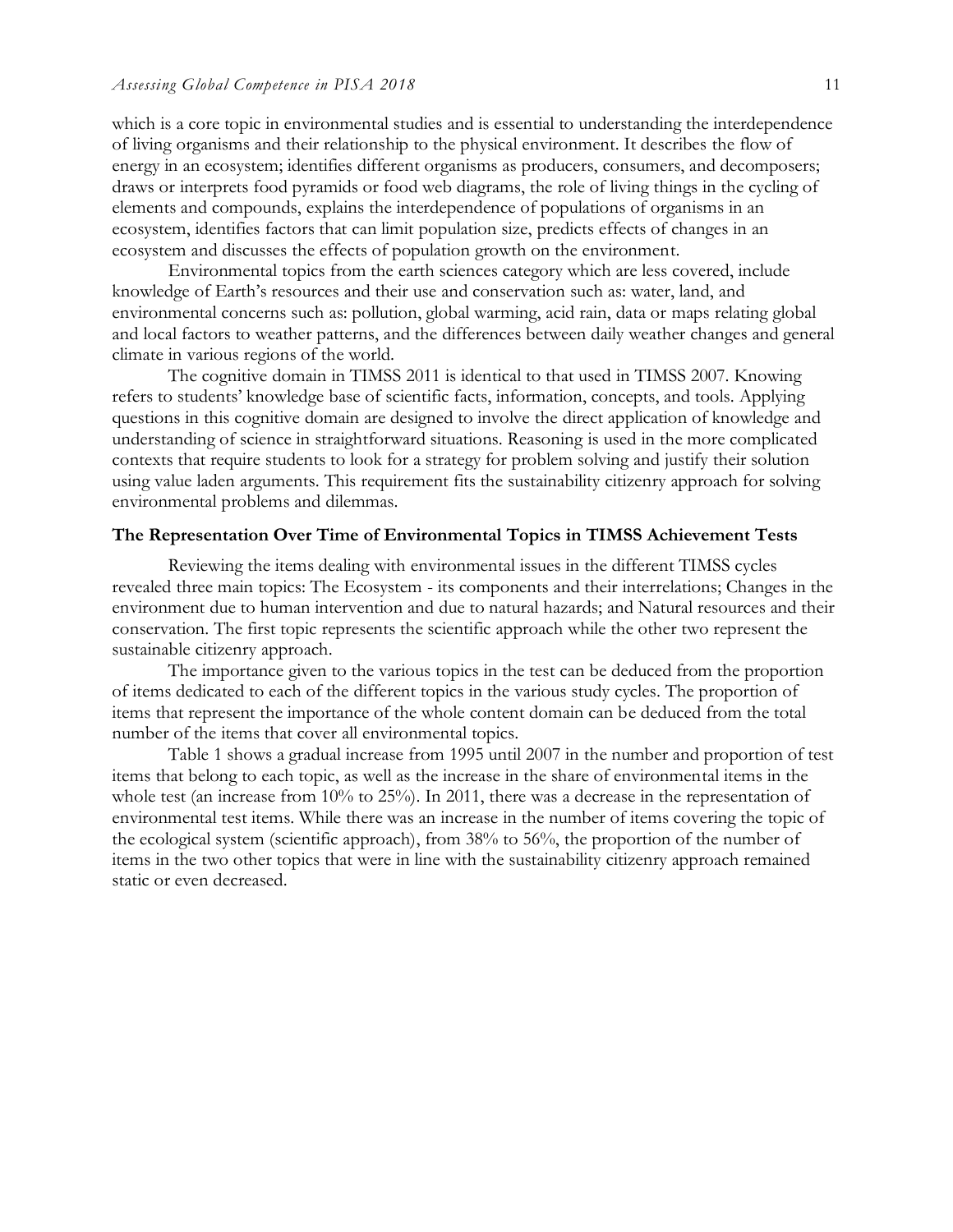# **Table 1**

|  | Changes Over Time in the Number and Proportion of Test Items Representing Different Environmental Topics from |  |  |  |
|--|---------------------------------------------------------------------------------------------------------------|--|--|--|
|  | the Total Number of Items in Each Topic and Total Number of Test Items                                        |  |  |  |

| <b>Topics</b>                                                | 1995            | 1999         | 2003         | 2007         | 2011         |
|--------------------------------------------------------------|-----------------|--------------|--------------|--------------|--------------|
| Ecological Systems (ECO)                                     | 5(38%)          | 7(37%)       | $17(44\%)$   | $27(51\%)$   | $20(56\%)$   |
| Changes in the environment (POL)                             | 3(23%)          | 5(26%)       | $13(33\%)$   | $17(32\%)$   | $8(22\%)$    |
| Recourses and their conservation<br>(CON)                    | 5(38%)          | 7(37%)       | 9(23%)       | $9(17\%)$    | $8(22\%)$    |
| Total number of Environmental items                          | 13              | 19           | 39           | 53           | 36           |
| Proportion of Environmental items<br>out of total test items | $10\%$<br>(135) | 13%<br>(146) | 20%<br>(198) | 25%<br>(214) | 15%<br>(242) |

The changes that occurred in the representation of environmental test items can also be seen in a diagram. Fig. 1 shows the growth in the number of test items that represent the three main topics: ecological system (Eco); changes in the environment (Pol); and resources and conservation (Con). The topic that deals with the ecological system, represents the scientific approach while the topics that deal with environmental hazards and conservation issues are more related to the sustainability citizenry approach. The numbers appearing above the arrows in the figure indicate identical items, called Trend items that appear in consecutive study cycles. These are called anchor items that are used to calibrate the measurement scale in the different study cycles.

# **Fig 1**



*Changes Over Time in the Number of Items Representing Environmental Topics*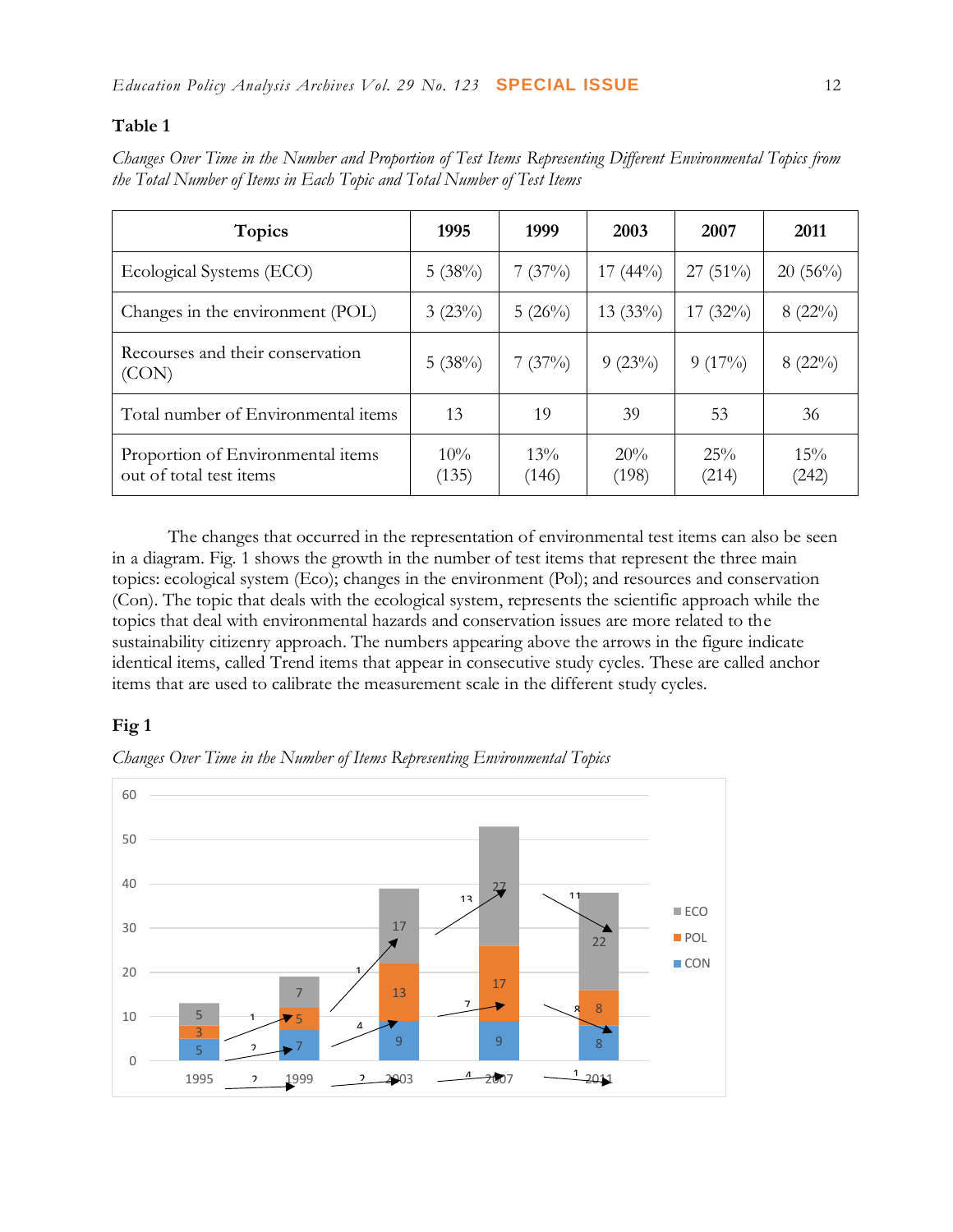#### **Characteristics of Test items that Represented Environmental Contents and Cognitive Skills**

The items that were used to assess content and cognitive skills in the area of environmental studies represented the two approaches to environmental education. The environmental scientific approach aims to solve environmental problems through scientific knowledge, and the sustainability citizenry approach which deals more with the involvement of humans in the environment and its consequences. Even though today the sustainability citizenry approach is very popular both worldwide and in Israel, only limited number of test items appearing in international TIMSS science tests require students to exhibit value judgment regarding human intervention in the environment, which is a necessary characteristic for items according to the sustainability citizenry approach.

The cognitive category that best fits the sustainability citizenry approach is the reasoning category. In addition to the more direct applications of scientific concepts exemplified by the applying category, the reasoning category which requires students to look for a strategy for solving problems and to justify their solution using value laden arguments better fits the sustainability citizenry approach. This requirement fits the sustainability citizenry approach for solving environmental problems and dilemmas. Analysis of the cognitive aspects of the test items reveals that most of them do not express habits of mind that are in line with the cognitive demands of the sustainability citizenry approach.

The following example (Fig. 2) shows how an item focuses more on a scientific ecosystem topic in Biology and fails to catch the essence of sustainability ideas and remains only an example of applying biology knowledge. The item appears in TIMSS 2011 test and belongs to the Biology content domain, main topic-ecosystem and cognitive domain: reasoning. Students are asked, based on information given in the item, to predict changes in population size in two countries over time. Students are not asked to go beyond and suggest a solution to foreseeable problems and justify this solution based on value considerations. In section B of the question, they are asked in line with their previous prediction to further predict what the effect of two factors would be: the usage of soil and pollution. Examples of the answer given to the prediction are mechanical and flat. Regarding soil usage the response states: in Country 2 they will use more soil because of population growth. Regarding pollution: more pollution will occur in country 2 due to increase in population. The percentage of Israeli students who correctly answered the first sub-item categorized as an application item was 52%, and only 22% answered correctly to the other sub-item categorized as a reasoning item which fits the sustainability citizenry approach.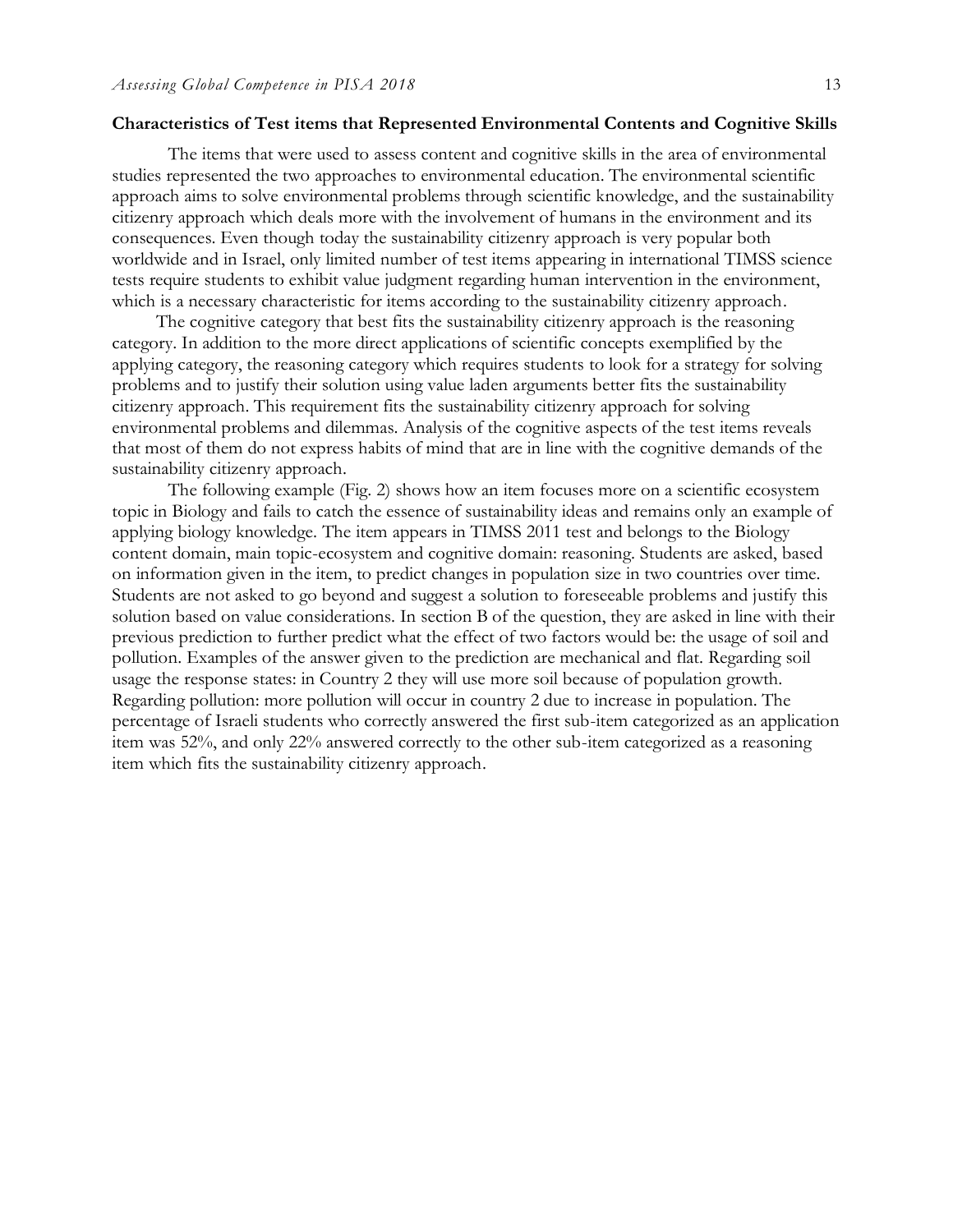# **Fig 2**

*An example of an item in the Biology domain*

## Population in countries: predict

There are more than 6 billion people in the world who share the world's natural resources. Look at the table below. It shows some information for two fictitious countries (1 and 2).

|                                              | <b>Country 1</b> | <b>Country 2</b> |
|----------------------------------------------|------------------|------------------|
| Population (millions)                        | 200              | 500              |
| Annual birth rate (births per 1000 people)   | 10               | 40               |
| Annual death rate (deaths per 1000 people)   | 10               | 10               |
| Area in square kilometers                    | 2,000,000        | 2,000,000        |
| Grain production (percentage of world total) | 40%              | 20%              |
| Oil consumption (percentage of world total)  | 20%              | 5%               |

A. Based on the information given in the table, predict how the population of each country will change over the next ten years.

(Check one box in each row.)

|           | Population<br>Will<br>Increase | Population<br>Will<br>Decrease | Population<br>Will<br>Stay the Same |  |
|-----------|--------------------------------|--------------------------------|-------------------------------------|--|
| Country 1 | □                              | □                              | □                                   |  |
| Country 2 | ⊔                              |                                | $\Box$                              |  |
|           |                                |                                |                                     |  |

#### Item Number: S032665A

#### **SCORING**

#### **Correct Response**

- Country 1: Population will stay the same.
- \* Country 2: Population will increase.

#### **Incorrect Response**

- Country 1 correct; Country 2 incorrect
- Country 2 correct; Country 1 incorrect
- · Other incorrect (including crossed out, erased, stray marks, illegible, or off task)

B. Predict how the population of the two countries will affect each of the following environmental factors over the next ten years.

Land use:

Pollution: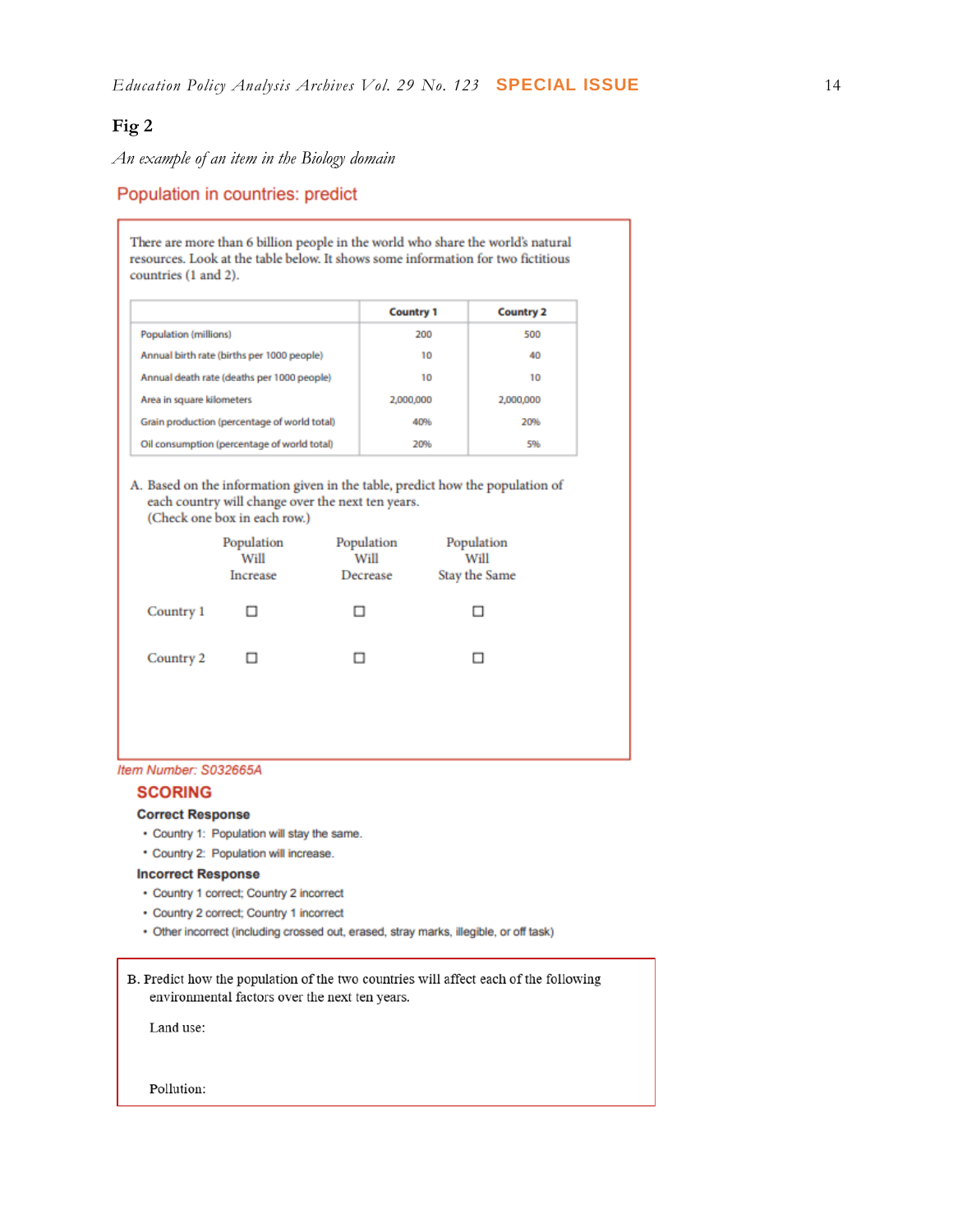#### *Assessing Global Competence in PISA 2018* 15

The following item (Fig. 3) is an additional example of the shortcomings of many of the items used in the test. The item is categorized as belonging to the conservation sub-domain of environment and to the cognitive category of reasoning. Students were asked only to predict positive and negative consequences of man's intervention in the environment, without relating to the dilemma of development versus conservation - which is the essence of the situation from the point of view of the sustainability citizenry approach. The item belongs to the sub-topic of conservation and requires reasoning and analysis cognitive skills.

# **Fig 3**

#### *An example of an item in the conservation sub-domain*

The diagram shows a farm in a valley where a dam has just been built.



The presence of the dam can have both positive and negative effects on farming in the valley.

- A. Describe one positive effect of the dam on farming.
- B. Describe one negative effect of the dam on farming.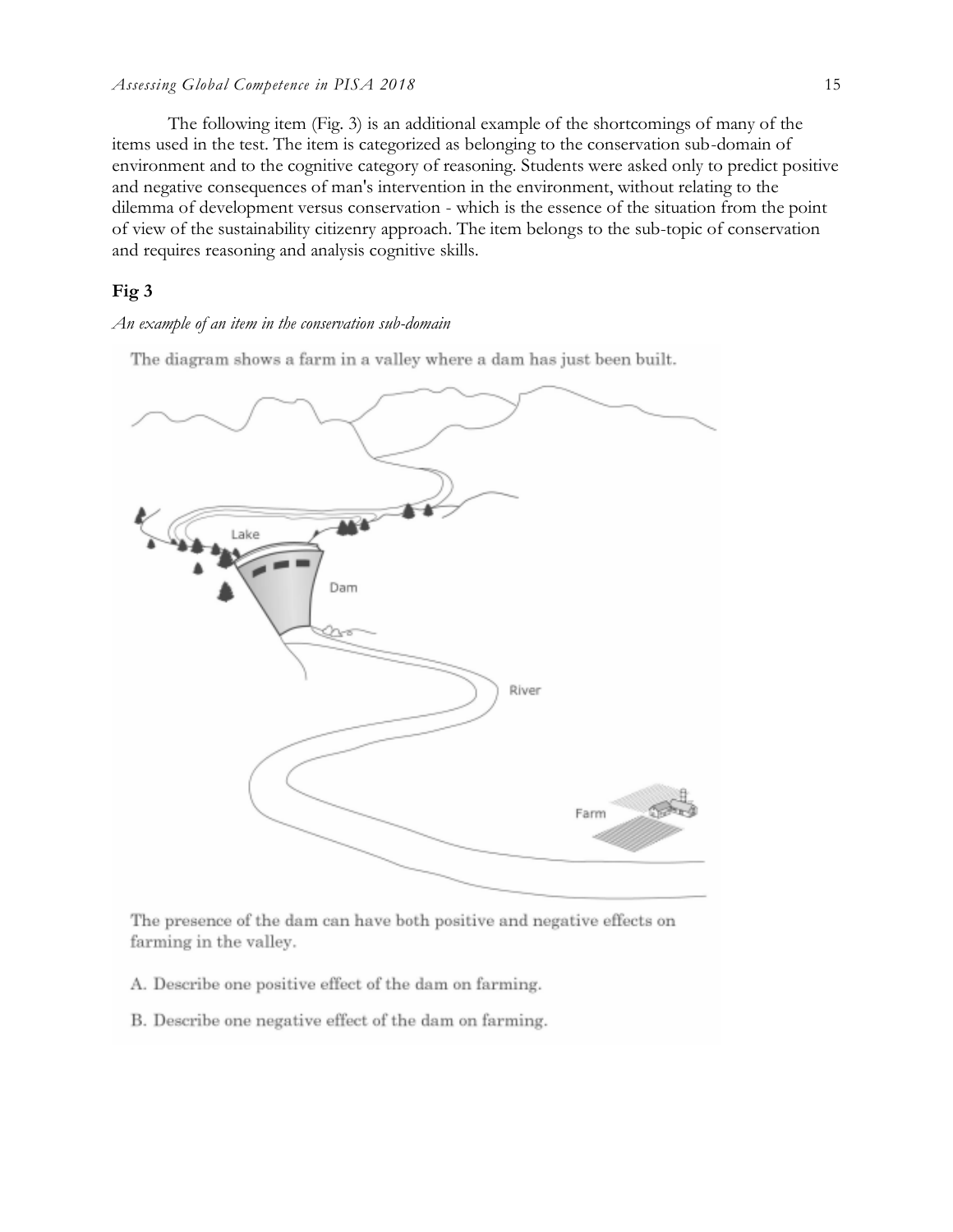#### **Changes Over Time in the Environmental Achievements of Eighth Grade Students**

Table 2 presents the average percentage of correct scores of items belonging to the three main environmental topics in the study cycles conducted in the 1999, 2003, 2007, and 2011 TIMSS.

### **Table 2**

| Topics in the                                | 1999             |            | 2003           |            | 2007             |                          | 2011             |            | F&sig      |
|----------------------------------------------|------------------|------------|----------------|------------|------------------|--------------------------|------------------|------------|------------|
| test                                         | $\boldsymbol{n}$ | X<br>(SD)  | $\overline{N}$ | X<br>(SD)  | $\boldsymbol{n}$ | $\boldsymbol{X}$<br>(SD) | $\boldsymbol{n}$ | X<br>(SD)  |            |
| Ecological<br>Systems (ECO)                  | 2,617            | 46<br>(45) | 2,533          | 48<br>(43) | 3,938            | 42<br>(41)               | 4,355            | 59<br>(38) | $121.8***$ |
| Changes in the<br>environment (Pol)          | 3,144            | 39<br>(43) | 3,248          | 41<br>(36) | 3,714            | 39<br>(37)               | 3,343            | 54<br>(46) | 111.9***   |
| Recourses and<br>their conservation<br>(Con) | 4,192            | 42<br>(38) | 2,521          | 39<br>(42) | 2,561            | 33<br>(44)               | 3,314            | 52<br>(43) | $116.9***$ |
| Total                                        | 4,195            | 45<br>(29) | 3,961          | 41<br>(36) | 4,174            | 38<br>(30)               | 4,689            | 54<br>(31) | 206.6***   |

*Achievement (Average Percent Correct Score) of Eighth Graders in Israel in Environment Topics – TIMSS Results*

\*\*\**p*≤.000

The achievements of Israeli eighth graders in environmental studied are moderate. They gained only half of the possible score points. The highest score was gained in 2011, seven years after the educational system decided to focus on environmental studies and adopt the sustainability citizenry approach in 2004. However, even after this decision was taken, the highest score achieved was in the topic of ecological systems that fits the scientific approach, and not in the topics that better represent the sustainability citizenry approach.

# **Discussion and Conclusions**

This study examines the achievements of Israeli eighth graders in environmental sciences, and the extent to which they reflect the recent emphasis given worldwide and by the Israeli Ministry of Education to the sustainability citizenry approach in environmental education. Despite the Ministry's efforts to promote environmental education, only few studies have evaluated the outcomes of these efforts. Ben-Hur et al. (1996) examined knowledge and attitudes of junior high school student in environmental science, and Negev et al., (2008) assessed the environmental literacy of students in the educational system. The data obtained in these studies is not comparable to the data in the present one. The first dealt mainly with student awareness of environmental issues. The second measured environmental literacy among sixth, ninth and 12th grade students. The variability in the test scores obtained in that study prevents sound comparisons.

The most prominent outcome in the current study, is the moderate average correct score in all three topics that represent the curriculum of environmental studies, as well as in the whole set of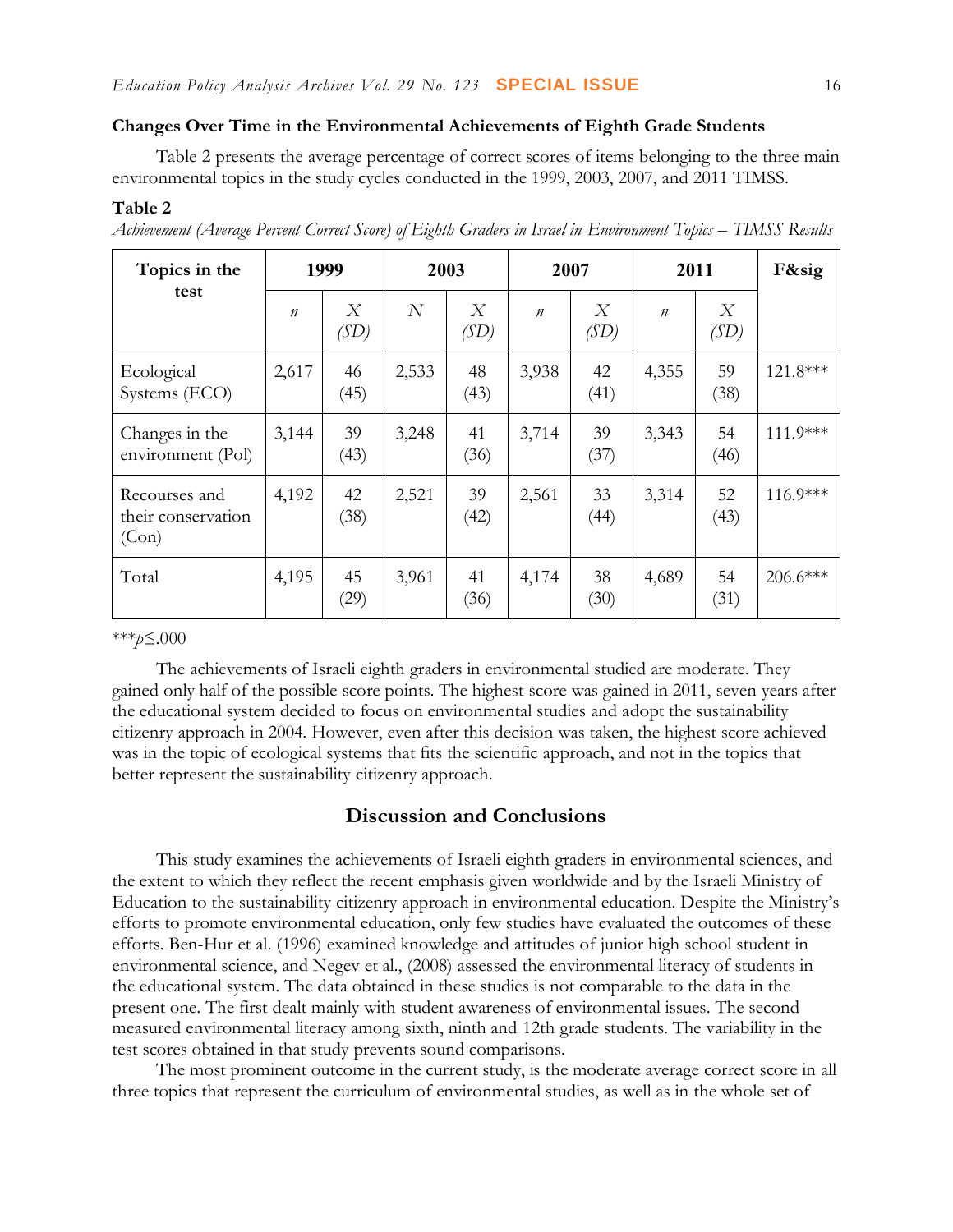environmental items over all cycles of the study. There is an increase in the percentage of correct scores in 2011, which may be a sign that the Ministry's efforts are successful in this area. However, the improvements are mainly in the topic of ecological system (the scientific approach) and not in the two other topics that represent the sustainability citizenry approach.

Several explanations can be given for these findings. First, the interdisciplinary, or even the transdisciplinary nature of environmental science, their non-independent status in the curriculum, the lack of coordination among the bodies that are active in the field and the delay in implementing many decisions in favor of the sustainability citizenry approach that were announced over the years in the Ministry circulars (Vorgan, 2006, 2010).

The level of achievement may possibly have been affected by the low level of implementing the curriculum and the mismatch between the testing time and the time during which environmental topics were taught. An attempt to match the testing time with the learning time was deliberately made in 2003. Already in 2002, a year before the testing, the Directorate of Science and Technology and the science supervisors in the Ministry of Education published a detailed document with all topics that were going to be tested in TIMSS 2003 and in the national exams in science. Among these were topics related to 1. changes in human population and its impact on the environment; 2. using resources and their conservation; 3. changes in the environment. Teachers who taught life sciences and earth sciences were required to take these topics into consideration and teach them in time for the test. However even this attempt did not result in an improvement.

Another explanation for the disappointing results of Israeli eighth graders in environmental science is the dissonance between the statements and emphasis of Environmental Education in Israel and the nature of the international test that assessed this area. The international test focused mostly on scientific ecological knowledge and on the use of this knowledge for solving routine problems (applying) and not on the two other topics that were more in line with the sustainability citizenry approach topics of changes in the environment and conservation of resources. In this sense the TIMSS study did not assess civic literacy (Pizmony-Levy, 2010), the capacity of students to use ecological knowledge to solve value laden environmental problems that are related to issues of social justice. TIMSS tests do not require students to form their opinion regarding these moral issues. These are delt separately in CIVAD/ICCS studies

Criticism of TIMSS tests was voiced by other scholars, who noted that the tests were a "mile wide and an inch deep" (Schmidt et al., 1997), that they consist mostly of closed test items and avoid dealing with environmental issues (Atkin & Black, 1997). Bearing this criticism in mind, and together with our analyses that show that the international IEA test does not reflect the curricular changes that occurred worldwide and in Israel, caution is required in drawing conclusions about the attainment of environmental education worldwide and in Israel. The findings of this study should be a warning sign for educators and policy makers to pay more attention to the implementation of the decisions taken regarding environmental education and to properly monitor their effects.

### **References**

- Atkin, J., & Black, P. (1997). Policy perils of international comparisons: The TIMSS case. *The Phi Delta Kappan, 79*(1), 22-28.
- Benavot, A. (2004). *A global study of intended instructional time and official school curricula, 1980-2000.* Paper commissioned for the EFA Global Monitoring Report 2005, The Quality Imperative.
- Benavot, A., & Amadio, M. (2005). *A global study of intended instructional time and official school curricula, 1980–2000.* Background paper commissioned by the International Bureau of Education for the UNESCO-EFA Global Monitoring Report of 2005. IBE.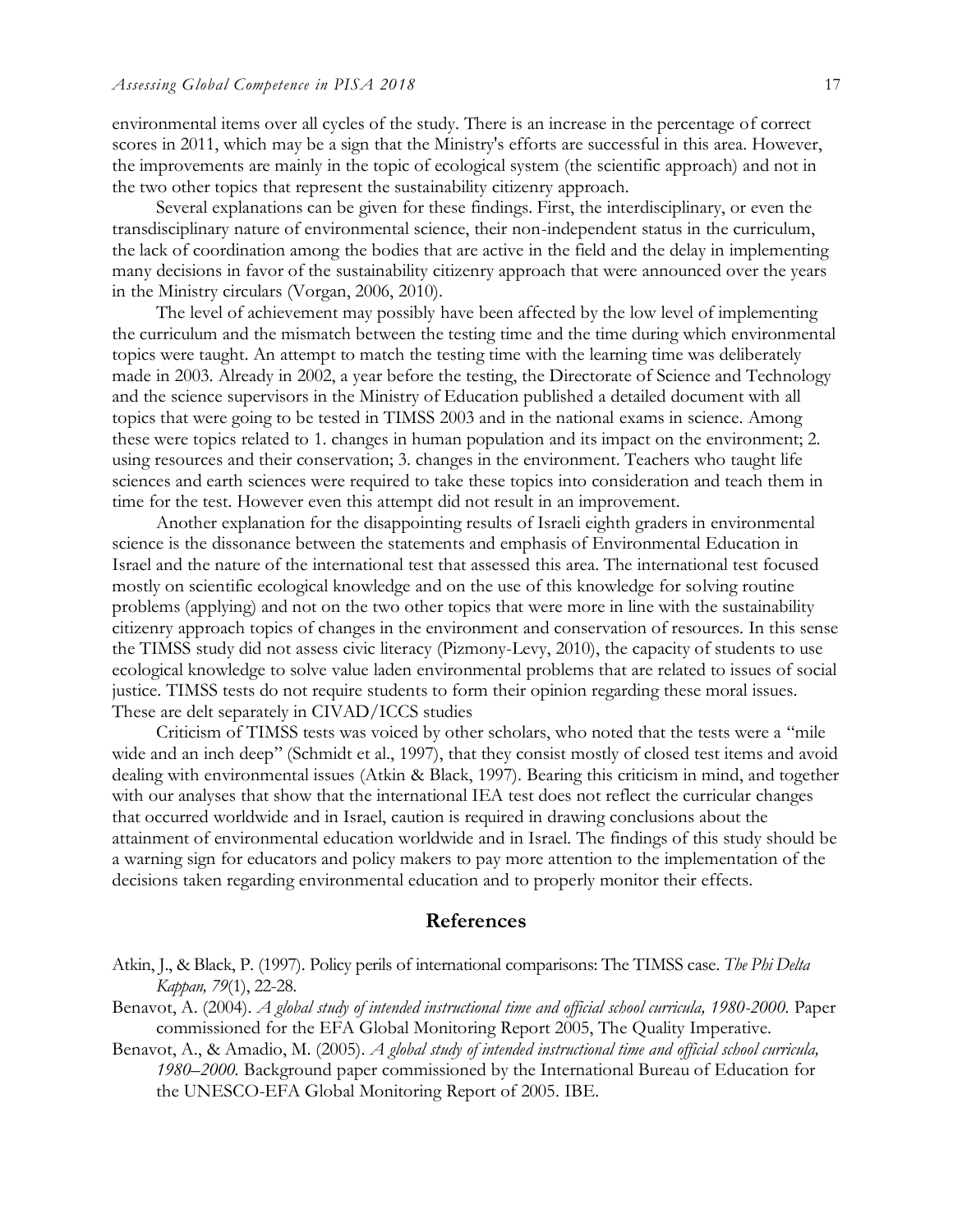- Ben-Hur, Y., & Bar, H. (1996). *Research report about environmental education in Israel.* Ministry of Education and Ministry of Environment Research. [Hebrew]
- Berkowitz, A. R. Ford, M. E., & Brewer, C. A. (2005). A framework for integrating ecological literacy, civics literacy, and environmental citizenship in environmental education. In E. A. Johnson & M. J. Mappin (Eds.), *Environmental education and advocacy: Changing perspectives of ecology and education* (pp. 227-266). Cambridge University Press.
- Bromley, P., Meyer, J. W., & Ramirez, F. O. (2011). The worldwide spread of environmental discourse in social studies, history, and civics textbooks, 1970–2008. *Comparative Education Review*, *55*(4), 517-545.
- Blum, A. (1979). Water pollution in school curricula. *Journal of Biological Education*, *13*(4), 275-283.
- Bromley, P., Meyer, J. W., & Ramirez, F. O. (2011). The worldwide spread of environmental discourse in social studies, history, and civics textbooks, 1970–2008. *Comparative Education Review*, *55*(4), 517-545.
- Brundtland, G. H. Khalid, M., Agnelli, S., Al-Athel, S., & Chidzero, B. (1987). *Our common future.*  Oxford University Press.
- Cairns, Jr., J. (2002). Sustainability and sacred values. *Ethics in Science and Environmental Politics*, *13*, 15- 27.
- Callicott, J. B. (2013). *The land ethic: Key philosophical and scientific challenges.* College of Liberal Arts, Oregon State University.
- Carson, R. (1962). *Silent spring*. Houghton Mifflin.
- Eide, A., & Thee, M. (Eds.). (1983). *Frontiers of human rights education*. Oxford University Press.
- Goldman, D. (2004). Teacher training in environmental education: Current status. In: R. Tal (Ed.), *National environmental priorities for Israel: Environment education*. Samuel Neaman Institute for Advanced Studies in Science and Technology.
- Government of Israel, *A strategic plan for sustainable development in Israel*. Decision 246, 14.05.2003.  $(2003)$ .
- Government of Israel, State Education Law (1953).
- Hadjichambis, A. C., & Paraskeva-Hadjichambi, D. (2020). Education for environmental citizenship: The pedagogical approach. In *Conceptualizing environmental citizenship for 21st century education* (pp. 237-261). Springer International Publishing.
- Husén, T., & Postlethwaite, T. N. (1996). A brief history of the International Association for the Evaluation of Educational Achievement (TEA). *Assessment in Education: Principles, Policy & Practice*, *3*(2), 129-141.
- International Union for Conservation of Nature and Natural Resources [IUCN] (1980). *World conservation strategy: Living resource conservation for sustainable development*. IUCN.
- Leopold, A. (1949). *A sand county almanac: And sketches here and there*. Oxford University Press.
- Leopold, A. C. (2004). Living with the land ethic. *BioScience*, *54*(2), 149-154.
- McBride, B. B., Brewer, C. A., Berkowitz, A. R., & Borrie, W. T. (2013). Environmental literacy, ecological literacy, ecoliteracy: What do we mean and how did we get here? *Ecosphere*, *4*(5), 1- 20.
- Meyer, J. W., Bromley, P., & Ramirez, F. O. (2010). Human rights in social science textbooks: Crossnational analyses, 1970–2008. *Sociology of Education*, *83*(2), 111-134.
- Ministry of Education, Culture and Sport. (2004). *General director's release: Implementing education for sustainable development in the educational system.* Author. [Hebrew]
- Ministry of Education. (2004). *Director-General Circular Number 5B 9.4–5*. Author. [Hebrew]
- Ministry of Education. (2008). *Director-General Circular Number 3A 9.4–8*. Author. [Hebrew]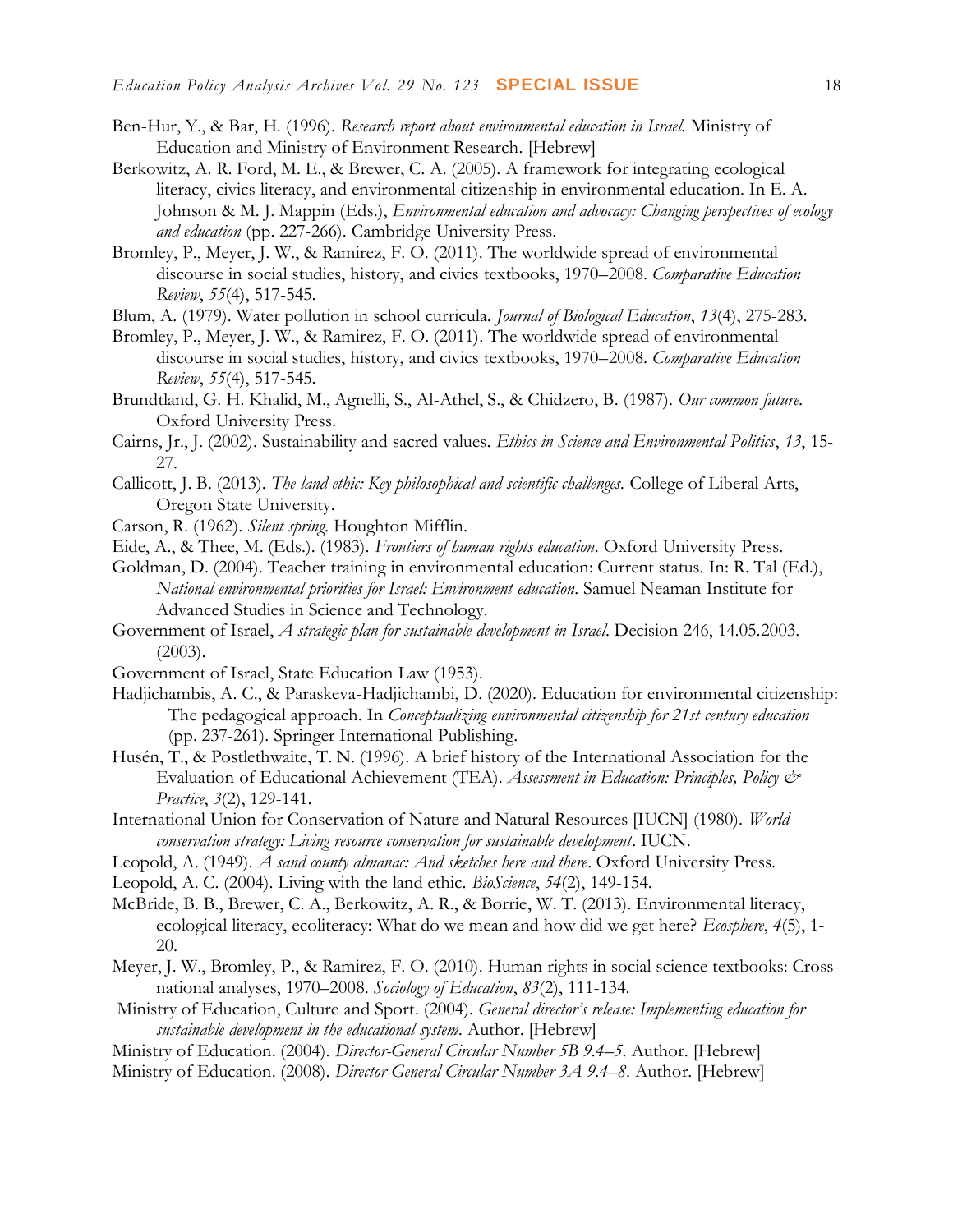- Mullis. I. V. S., Martin, M. O., Smith, T. A., Garden, R. A., Gregory, K. D., Gonzalez, E. J., Chrostowski, S. J., & O'Connor, K. M. (2003). *TIMSS assessment frameworks and specifications 2003* (2nd ed.). Boston College, Lynch School of Education, TIMSS International Study Center.
- Mullis, I. V. S., Martin, M. O., Ruddock, G. J., O'Sullivan, C.Y., Arora, A., & Erberber, E. (2005). *TIMSS 2007 assessment frameworks*. Boston College, Lynch School of Education, TIMSS & PIRLS International Study Center.
- Mullis, I. V. S., Martin, M. O., Ruddock, G. J., O'Sullivan, C. Y., & Preuschoff, C. (2009). *TIMSS 2011 assessment frameworks*. Boston College, Lynch School of Education, TIMSS & PIRLS International Study Center.
- Nachmias, R., & Zuzovsky, R. (2008). *Learning outcomes and the educational context of Israeli 8th graders in mathematics and science. Findings from TIMSS 2007.* Center for Science and Technology, School of Education, Tel-Aviv University.
- National Authority for Measurement and Evaluation in Education RAMA. (2012). *TIMSS 2011 Report.* Author.
- Negev, M., Sagy, G., Garb, Y., Salzberg, A., & Tal, A. (2008). Evaluating the environmental literacy of Israeli elementary and high school students. *The Journal of Environmental Education*, *39*(2), 3- 20. [Hebrew]
- Olson, J. F., Martin, M. O., & Mullis, I. V. (Eds.). (2008). *TIMSS 2007 technical report*. TIMSS & PIRLS International Study Center.
- Olson, J. F., Martin, M. O., Mullis, I. V., Foy, P., Erberber, E., & Preuschoff, C. (2007). Reviewing the TIMSS 2007 item statistics. *TIMSS*, 193-224.197
- Orr, D. W. (1990). Environmental education and ecological literacy. *The Education Digest*, *55*(9), 49.
- Orr, D. W. (1994). *Earth in mind: On education, environment, and the human prospect.* Island Press.
- Palmer, J. (2002). *Environmental education in the 21st century: Theory, practice, progress and promise*. Routledge.
- Pizmony-Levy, O. (2010, February). *A multilevel approach to the study of global curricula scripts: The case of environmental education*. [Paper presentation]. Annual meeting of the Comparative and International Education Society, Chicago, IL.
- Pizmony-Levy, O. (2011). Bridging the global and local in understanding curricula scripts: The case of environmental education. *Comparative Education Review*, *55*(4), 600-633.
- Pizmony-Levy, O. (2013). *Testing for all: The emergence and development of international assessment of student achievement, 1958-2012.* ProQuest LLC.
- Purves, A. C. (1987). The evolution of the IEA: A memoir. *Comparative Education Review*, *31*(1), 10-28.
- Ramirez, F. O., & Meyer, J. W. (2012). Toward post-national societies and global citizenship. *Multicultural Education Review*, *4*(1), 1-28.
- Robina-Ramírez, R., Merodio, J. A. M., & McCallum, S. (2020). What role do emotions play in transforming students' environmental behaviour at school? *Journal of Cleaner Production*, *258*, 120638.
- Robitaille, D. F. (1993). *Curriculum frameworks for mathematics and science. TIMSS Monograph No. 1*. Pacific Educational Press.
- Robitaille, D. F., & Maxwell, B. (1996). The conceptual framework and research questions for TIMSS. Research questions and study design*. TIMSS Monograph*, *2*, 4-43.
- Schmidt, W. H., McKnight, Curtis C., & Raizen, S. (Eds.) (1997): *A splintered vision: An investigation of U.S. science and mathematics education*. Kluwer.
- Schwartz, E. (1997). *Changing paradigms in Israeli environmental education. Tel Aviv*: Abraham Joshua Heschel Center for Environmental Learning and Leadership. [Hebrew]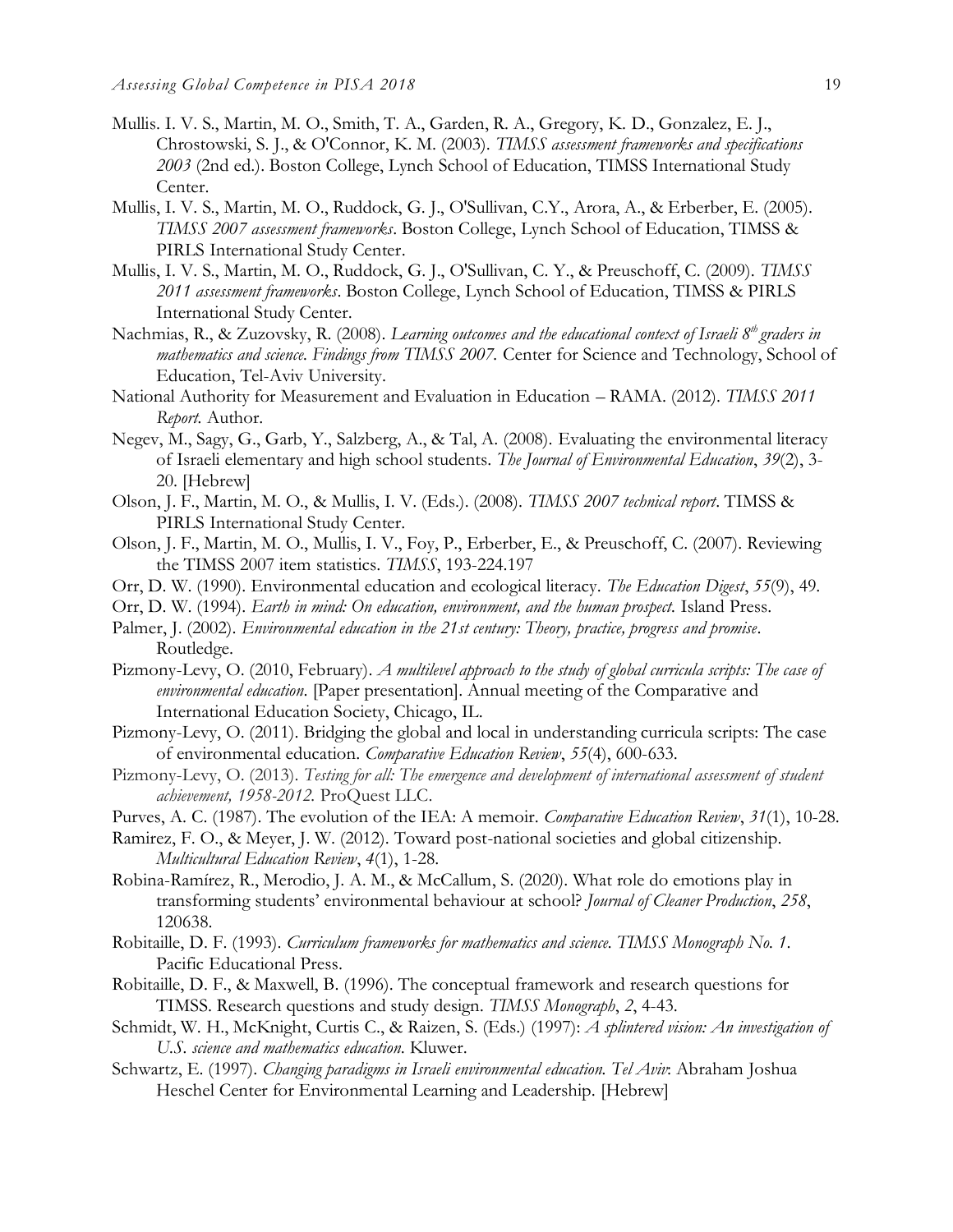- Schulz, W., Ainley, J., Fraillon, J., Losito, B., Agrusti, G., & Friedman, T. (2016). *Becoming citizens in a changing world.* IEA International Civic and Citizenship Education.
- Tal, T. (2004). *National environmental priorities for Israel: Environment education in Israel*. Position Paper IV, part 1. Samuel Neaman Institute for Advanced Studies in Science and Technology, Technion – Israel Institute of Technology. [Hebrew]
- UNESCO/UNEP. (1975). *International Environmental Education Workshop, the Belgrade Charter: A framework for environmental education.* UNESCO/UNEP.
- UNESCO/UNEP. (1977). *Intergovernmental Conference on Environmental Education, Tbilisi Declaration. Report*. UNESCO/UNEP.
- United Nations. (1972). *United Nations conference on the human environment (Stockholm Declaration*). Author.
- United Nations. (1992a). *United Nations Conference on Environment and Development*: *Agenda 21*. Author.
- United Nations. (1992b). *United Nations Conference on Environment and Development: Rio Declaration on Environment and Development.* Author.
- Vorgan, Y. (2006). *Environmental education in the educational system.* [www.knesset.gov.il](http://www.knesset.gov.il/) [Hebrew]
- Vorgan, Y. (2010). *Environmental education in the educational system.* [www.knesset.gov.il](http://www.knesset.gov.il/) [Hebrew]
- Wals, A. E. (2012). *Shaping the education of tomorrow*: *2012 full-length report on the UN decade of education for sustainable development*. UNESCO.
- Weiss, E. B. (1992). United Nations conference on environment and development. *International Legal Materials*, *31*(4), 814-817.
- Wisenstern, Y. (2004). The school subject Environmental Sciences in the Educational system in Tal, R. (ed) *National Environmental Priorities for Israel: Environment Education* p 20-24. [Hebrew]
- Zuzovsky, R. (2001). *Learning outcomes and the educational context of mathematics and science in Israel. Finding from the Third International Mathematics and Science Study TIMSS 1999.* Ramot. (Hebrew)
- Zuzovsky, R. (2005). *Achievement of 8th graders in mathematics and science and the educational context of teaching these subjects in Israeli schools: TIMSS 2003*. Ramot [Hebrew]
- Zuzovsky, R., Chen, D., & Tamir, P. (1998). *Science teaching in elementary schools in Israel in the 90's: Educational context and product*. Ramot. [Hebrew]

## **About the Author**

#### **Ruth Zuzovsky**

Kibbutzim College of Education and the Arts

[Ruth.Zuzovsky@smkb.ac.il](mailto:Ruth.Zuzovsky@smkb.ac.il)

https://orcid.org/0000-0003-2702-0610

Ruth Zuzovsky is an Associate Professor at the Kibbutzim College of Education in Israel, and a senior researcher at the Science and Technology Education Centre at Tel Aviv University. For many years she was a science educator and is currently a senior researcher at the college's Research Authority. At the University, she served as the national coordinator of several IEA studies (TIMSS & PIRLS 1995-2009) and is currently involved with studies dealing with System Thinking. Her publications deal with secondary analyses of large-scale international evaluation studies, professional teacher development, and policy issues regarding teacher education.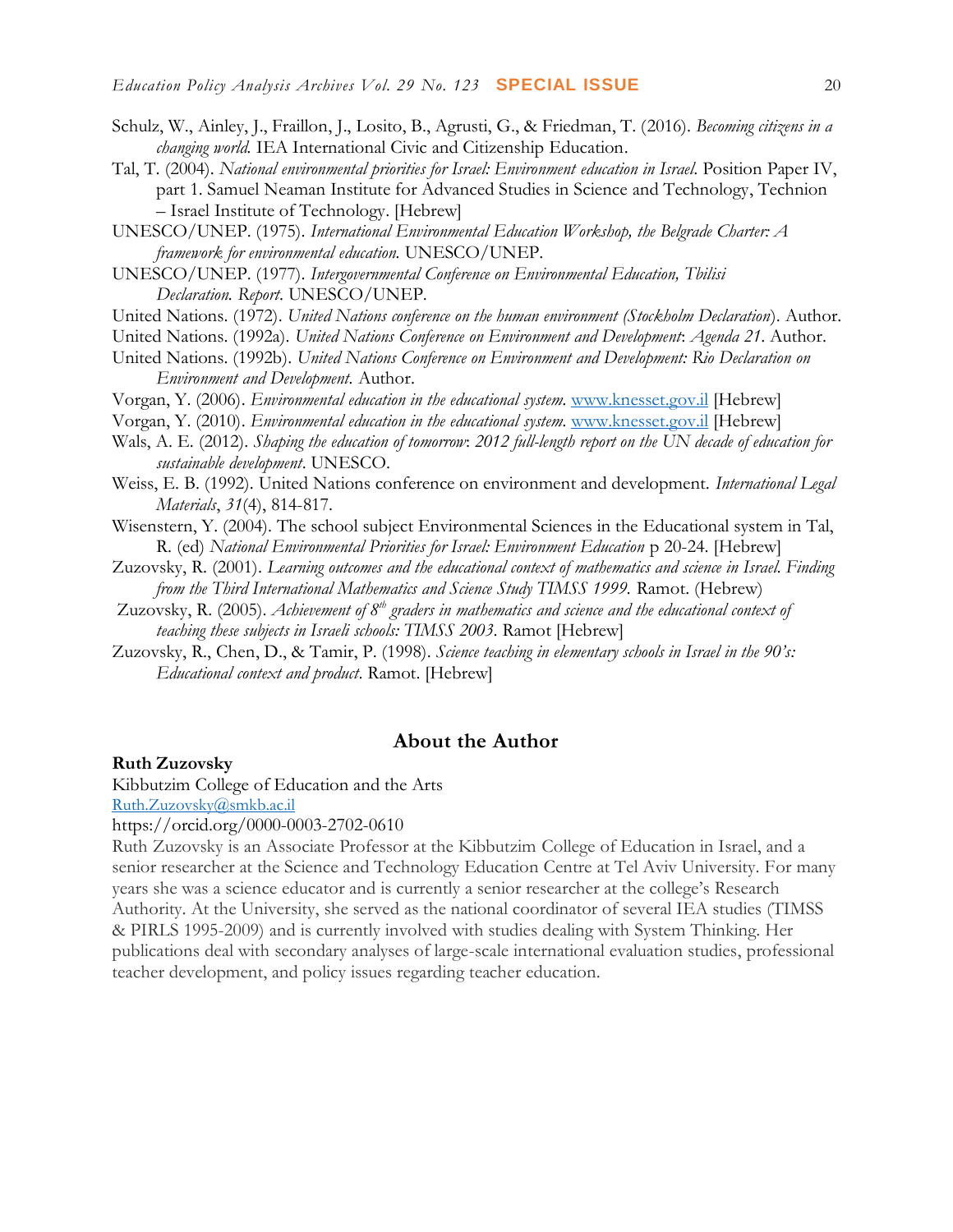# **About the Editors**

#### **Oren Pizmony-Levy**

Teachers College, Columbia University

op2183@tc.columbia.edu

Oren Pizmony-Levy is an associate professor in the Department of International and Transcultural Studies at Teachers College, Columbia University. He holds a PhD in sociology and comparative and international education from Indiana University-Bloomington. His scholarship focuses on the intersection between education and social movements. Through diverse set of research methods, he studies the roots and impact of global educational movements – including international large-scale assessments, environmental and sustainability education, and LGBT education. He is the founding director of the Center for Sustainable Futures and a co-leader of the New York City Partnership for Sustainability Education, a research-practice partnership between the Department of Education and the Center.

### **Dafna Gan**

Kibbutzim College of Education, Technology, and the Arts dafna.gan@gmail.com

Dr. Gan, Ed.D, an environmental and sustainability education researcher and lecturer at the Kibbutzim College of Education, Technology, and the Arts, Israel. She is the program director of the Environmental Education Master program at the science department. Her research focuses on environmental and sustainability education, multicultural education, transformative learning, leadership in higher education and non-governmental sustainability organizations. Her academic practices are devoted to sustainability implementation in both the college sector and in the educational system in Israel. She is the founder and director of the Center for Sustainability Education - Integrating Environmental Educational Research, and Practice.